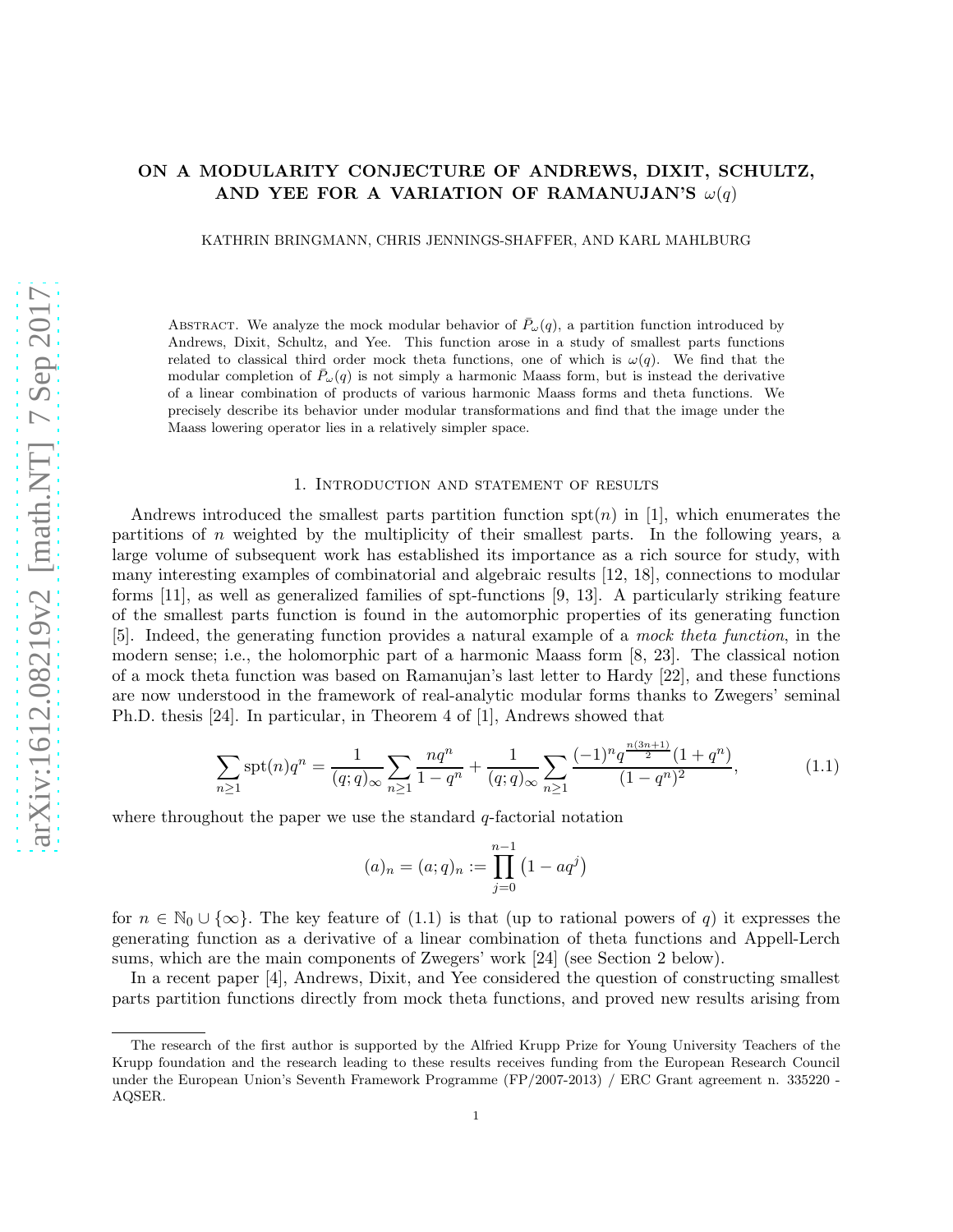the classical mock theta functions  $\omega(q)$ ,  $\nu(q)$ , and  $\phi(q)$ . Originally  $\omega$  is defined as

$$
\omega(q) := \sum_{n\geq 0} \frac{q^{2n(n+1)}}{(q;q^2)_{n+1}^2};
$$

in Theorem 3.1 of [4], they proved the new representation

$$
P_{\omega}(q) := q\omega(q) = \sum_{n \ge 1} \frac{q^n}{(1 - q^n) (q^{n+1}; q)_n (q^{2n+2}; q^2)_{\infty}}.
$$
\n(1.2)

Basic combinatorial arguments show that the series (1.2) is the generating function for  $p_{\omega}(n)$ , which enumerates the partitions of  $n$  in which the odd parts are less than twice the smallest part. Furthermore, this naturally gives a corresponding smallest parts function, which is a weighted count of each partition by the multiplicity of its smallest part:

$$
\sum_{n\geq 1} \text{spt}_{\omega}(n)q^n := \sum_{n\geq 1} \frac{q^n}{(1-q^n)^2 (q^{n+1};q)_n (q^{2n+2};q^2)_{\infty}}.
$$

We note that this spt-function first appeared in the literature as  $spt_o^+(n)$  in [19], where Patkowski studied two Bailey pair identities that are directly related to Andrews' original smallest parts function. It also appears as  $\text{spt}_{C_1}(n)$  in [14], where many examples of spt-functions were derived from Slater's extensive list of partition identities arising from Bailey pairs [21].

One of the main results arising from these various studies of  $\text{spt}_{\omega}(n)$  states that its generating function has a representation in terms of Appell-Lerch sums. Specifically, Theorem 1 in [19] and Lemma 6.1 in [4] provide two different proofs of the identity

$$
\sum_{n\geq 1} \operatorname{spt}_{\omega}(n) q^n = \frac{1}{(q^2;q^2)_{\infty}} \sum_{n\geq 1} \frac{nq^n}{1-q^n} + \frac{1}{(q^2;q^2)_{\infty}} \sum_{n\geq 1} \frac{(-1)^n (1+q^{2n}) q^{n(3n+1)}}{(1-q^{2n})^2}.
$$
 (1.3)

As discussed further below, this is essentially a mock modular form of weight  $\frac{3}{2}$ ; note that this also yields a Hecke-type (indefinite) theta series representation by expanding the denominators using geometric series.

In [3], Andrews, Dixit, Schultz, and Yee considered an overpartition analog of  $p_{\omega}(n)$  and  $\text{spt}_{\omega}(n)$ . In particular, they defined  $\bar{p}_{\omega}(n)$  to be the number of overpartitions of n such that all odd parts are less than twice the smallest part, and in which the smallest part is always overlined. The generating function in this case is

$$
\bar{P}_{\omega}(q) := \sum_{n \ge 1} \bar{p}_{\omega}(n) q^n = \sum_{n \ge 1} \frac{\left(-q^{n+1}; q\right)_n \left(-q^{2n+2}; q^2\right)_{\infty}}{\left(1 - q^n\right) \left(q^{n+1}; q\right)_n \left(q^{2n+2}; q^2\right)_{\infty}} q^n,\tag{1.4}
$$

with corresponding smallest parts function

$$
\sum_{n\geq 1} \bar{\text{spt}}_{\omega}(n) q^n = \sum_{n\geq 1} \frac{\left(-q^{n+1};q\right)_n \left(-q^{2n+2};q^2\right)_{\infty}}{\left(1-q^n\right)^2 \left(q^{n+1};q\right)_n \left(q^{2n+2};q^2\right)_{\infty}} q^n.
$$
\n(1.5)

The generating function in (1.5) previously appeared in [16], where several additional families of spt-functions arising from Bailey pairs were studied systematically. Indeed, one of the functions defined in [16] is

$$
\sum_{n\geq 1} \operatorname{spt}_{G2}(n) q^n := \sum_{n\geq 1} \frac{q^n}{(1-q^n)^2 (q^{n+1}; q)_n^2 (q^{2n+2}; q^2)_{\infty} (q^{4n+2}; q^4)_{\infty}},
$$

and a short calculation shows that this is (termwise) equivalent to (1.5).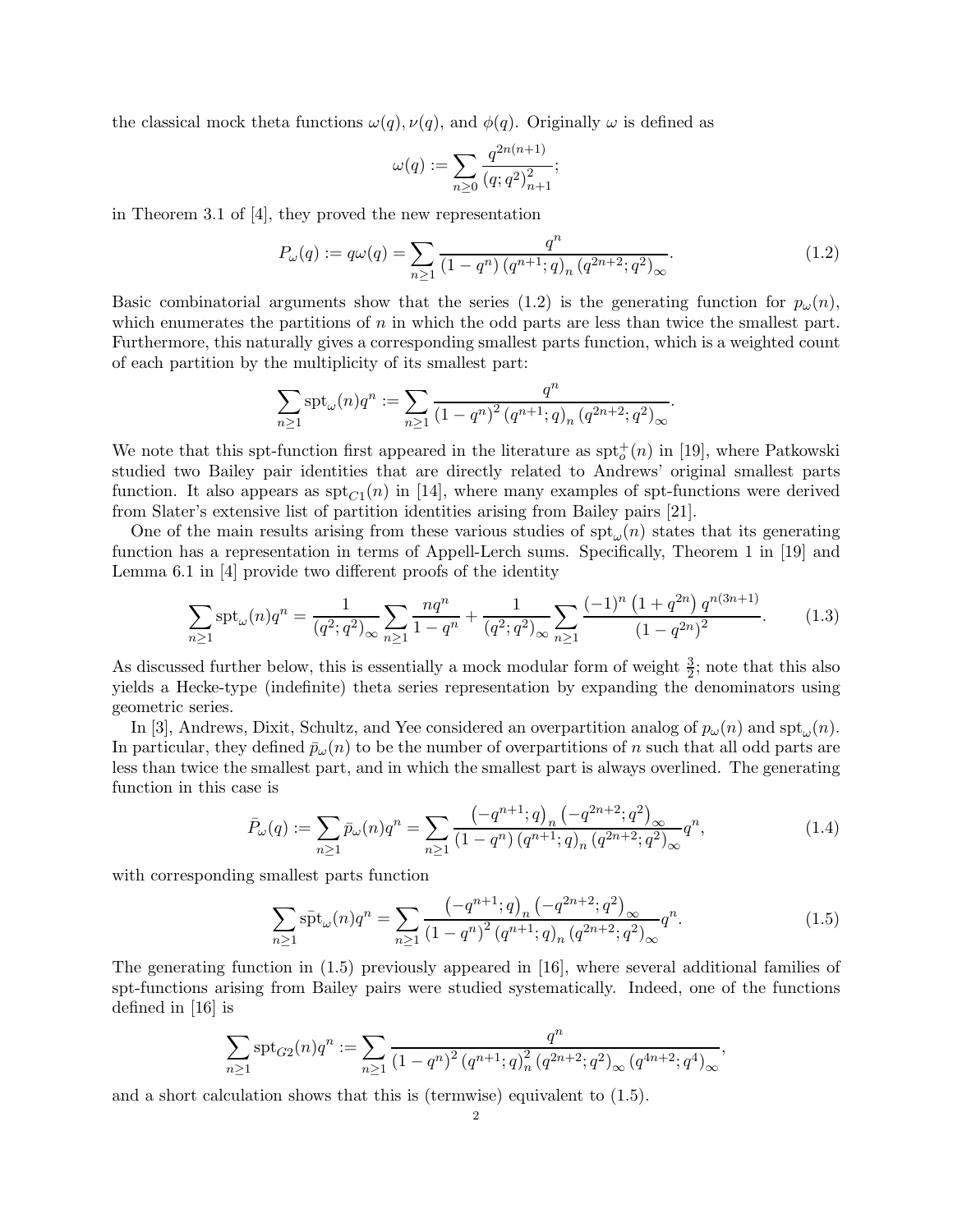Theorem 5.1 of  $[3]$  shows that, just like  $(1.1)$  and  $(1.3)$ , the overpartition analog also has a representation in terms of Appell-Lerch sums (and hence well-understood modularity properties), namely

$$
\sum_{n\geq 1} \overline{\textrm{spt}}_{\omega}(n) q^n = \frac{\left(-q^2; q^2\right)_{\infty}}{(q^2; q^2)_{\infty}} \sum_{n\geq 1} \frac{nq^n}{1-q^n} + 2 \frac{\left(-q^2; q^2\right)_{\infty}}{(q^2; q^2)_{\infty}} \sum_{n\geq 1} \frac{(-1)^n q^{2n(n+1)}}{\left(1-q^{2n}\right)^2}.
$$

However, there is a significant difference between  $\bar{P}_{\omega}(q)$  and  $P_{\omega}(q)$ , as the modularity properties of  $P_{\omega}(q)$  come directly from the mock theta function  $\omega(q)$  in (1.2). Indeed, Andrews, Dixit, Schultz, and Yee commented on the difficulty of relating  $\bar{P}_{\omega}(q)$  to modular forms in [3], and raised the question of whether this is even possible as Problem 1.

The main result of the present paper provides an affirmative answer to the question of Andrews, Dixit, Schultz, and Yee on the modularity properties of  $\bar{P}_{\omega}$ .

**Theorem 1.1.** The function  $\bar{P}_{\omega}(q) + \frac{1}{4} - \frac{\eta(4\tau)}{2\eta(2\tau)}$  $\frac{\eta(4\tau)}{2\eta(2\tau)^2}$ , where  $\eta(\tau) := q^{\frac{1}{24}} \prod_{n\geq 1} (1-q^n)$   $(q := e^{2\pi i \tau})$ throughout) is Dedekind's  $\eta$ -function, can be completed to  $\widehat{P}_{\omega}(\tau)$ , which transforms like a weight 1 modular form.

Remark. We recall that a mock modular form f of weight k has a modular completion  $\hat{f}$  with the property that

$$
\xi_k\left(\widehat{f}\right) := 2iv^k \frac{\partial}{\partial \overline{\tau}} \widehat{f}(\tau) \tag{1.6}
$$

is a weakly holomorphic modular form of weight 2−k (the "shadow" of f). In contrast, here  $\xi_1(P_\omega)$ is not a weakly holomorphic modular form. However,  $L(\hat{P}_\omega(\tau)) := -2iv^2 \frac{\partial}{\partial \overline{\tau}} \hat{P}_\omega(\tau)$  lies in the space

$$
v^{\frac{3}{2}}\overline{S_{\frac{3}{2}}(\Gamma_0(4), \chi_1)}H_{\frac{1}{2}}(\Gamma, \chi_2) \oplus v^{\frac{1}{2}}M_{-\frac{1}{2}}^!(\Gamma_0(4), \chi_3)\overline{M_{\frac{1}{2}}^!(\Gamma_0(4), \chi_4)}.
$$

For this reason we call the function  $\bar{P}_{\omega}(q) + \frac{1}{4} - \frac{1}{2}$ 2  $\eta(4\tau)$  $\frac{\eta(4\tau)}{\eta(2\tau)^2}$  a higher depth mock modular form, as  $L(P_\omega)$ is in a relatively simple space. Although we use the term somewhat informally in this article, we say that *higher depth mock modular forms* are automorphic functions that are characterized and inductively defined by the key property that their images under "lowering operators" essentially lie in lower depth spaces. For example, the classical mock modular forms have "depth 1", since the Maass lowering operator essentially yields a classical modular form. Similarly, the main result of this paper shows that  $\bar{P}_{\omega}(q) + \frac{1}{4} - \frac{1}{2}$  $\eta(4\tau)$  $\frac{\eta(4\tau)}{\eta(2\tau)^2}$  is a mock modular form of depth 2. For the precise details of the modular transformation properties of  $P_{\omega}$ , see Theorem 4.4.

The remainder of the paper is organized as follows. In Section 2 we give a review of harmonic Maass forms, classical and mock Jacobi forms, and state two q-series identities which we require below. In Section 3 we rewrite  $\bar{P}_{\omega}$  as an indefinite theta function in the form of a triple sum. In Section 4 we use the results of Section 3 to express  $\bar{P}_{\omega}$  in terms of known mock modular forms, from which Theorem 1.1 follows after a series of calculations.

# **ACKNOWLEDGMENTS**

The authors thank the referees for their careful reading of the paper and many helpful comments.

#### 2. Preliminaries

2.1. Harmonic Maass forms. In this section we recall basic facts of harmonic Maass forms, first introduced by Bruinier and Funke in [8]. We begin with their definition.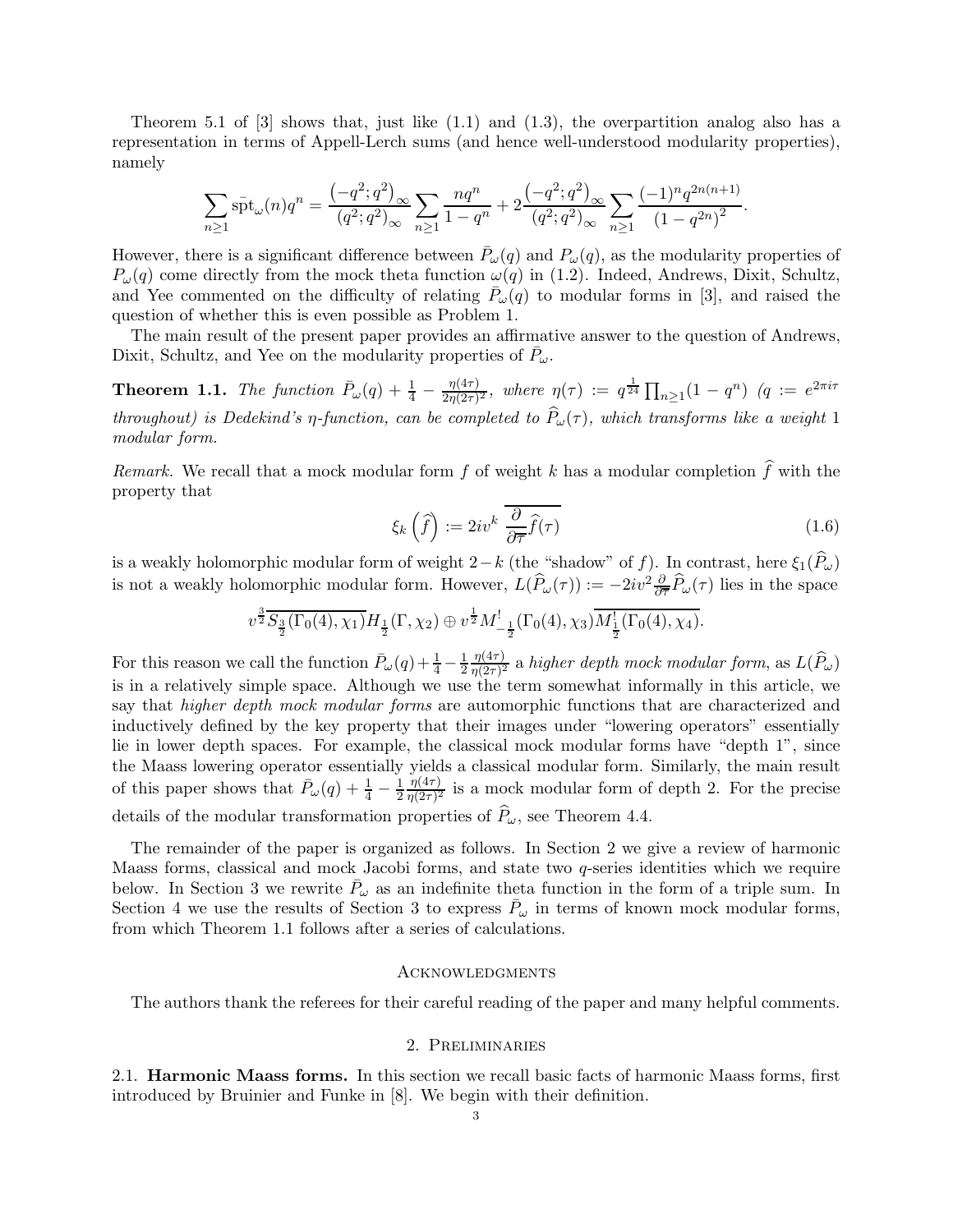**Definition.** For  $k \in \frac{1}{2}$  $\frac{1}{2}\mathbb{Z}$ , a weight k harmonic Maass form for a congruence subgroup  $\Gamma \subset SL_2(\mathbb{Z})$ (contained in  $\Gamma_0(4)$  if  $k \in \frac{1}{2} + \mathbb{Z}$ ) is any smooth function  $f : \mathbb{H} \to \mathbb{C}$  satisfying the following conditions:

(1) For all  $\left(\begin{smallmatrix} a & b \\ c & d \end{smallmatrix}\right) \in \Gamma$ , we have

$$
f\left(\frac{a\tau+b}{c\tau+d}\right) = \begin{cases} (c\tau+d)^k f(\tau) & \text{if } k \in \mathbb{Z},\\ \left(\frac{c}{d}\right) \varepsilon_d^{-2k} (c\tau+d)^k f(\tau) & \text{if } k \in \frac{1}{2} + \mathbb{Z}. \end{cases}
$$

Here  $(\frac{c}{d})$  is the generalized Legendre symbol in the sense of Shimura [20] and  $\varepsilon_d := 1$  if  $d \equiv 1 \pmod{4}$  and  $\varepsilon_d := i$  if  $d \equiv 3 \pmod{4}$ .

(2) We have  $\Delta_k(f) = 0$ , where  $\Delta_k$  is the weight k hyperbolic Laplacian  $(\tau = u + iv, u, v \in \mathbb{R})$ throughout)

$$
\Delta_k := -v^2 \left( \frac{\partial^2}{\partial u^2} + \frac{\partial^2}{\partial v^2} \right) + ikv \left( \frac{\partial}{\partial u} + i \frac{\partial}{\partial v} \right).
$$

(3) There exists a polynomial  $P_f(\tau) \in \mathbb{C}[q^{-1}]$  such that

$$
f(\tau) - P_f(\tau) = O(e^{-\varepsilon v})
$$

as  $v \to \infty$  for some  $\varepsilon > 0$ . Analogous conditions are required at all cusps.

Remark. Similarly one can define harmonic Maass forms of weight k on  $\Gamma$  with multiplier.

Denote the space of such harmonic Maass forms of weight k on Γ by  $H_k(\Gamma)$ . Every  $f \in H_k(\Gamma)$ has an expansion of the form

$$
f(\tau) = f^+(\tau) + f^-(\tau)
$$

with the *holomorphic part* having a *q*-expansion

$$
f^+(\tau) = \sum_{n \in \mathbb{Q}, n \gg -\infty} c_f^+(n) q^n
$$

and the non-holomorphic part having an expansion of the form

$$
f^{-}(\tau) = \sum_{n \in \mathbb{Q}, n > 0} c_f^{-}(n) \Gamma(1 - k, 4\pi n v) q^{-n}.
$$

Here  $\Gamma(s, v)$  is the *incomplete gamma function* defined, for  $v > 0$ , as the integral

$$
\Gamma(s,v) := \int_v^{\infty} t^{s-1} e^{-t} dt.
$$

The function  $f^+$  is called a *mock modular form*. The non-holomorphic part of a harmonic Mass form may be written as a non-holomorphic Eichler integral of a classical modular form, the socalled shadow of the mock modular form. Indeed, if f is a harmonic Maass form of weight  $k$ , then the shadow of its holomorphic part can be recovered as  $\xi_k(f)$ , where  $\xi_k$  is definied in (1.6). This operator maps harmonic Maass forms of weight k to weakly holomorphic modular forms of dual weight 2−k and conjugated multipliers. It is related to the Maass lowering operator  $L := -2iv^2 \frac{\partial}{\partial \tau}$ , via  $\xi_k = v^{k-2} \overline{L}$ . Harmonic Maass forms for which  $f^- = 0$  are weakly holomorphic modular forms and we denote the corresponding space by  $M_k^!(\Gamma)$ . Additionally we denote the space of cusp forms by  $S_k(\Gamma)$ . For forms with multiplier, we use the notation  $H_k(\Gamma,\chi)$ ,  $M_k^!(\Gamma,\chi)$ , and  $S_k(\Gamma,\chi)$ . We note that if  $f(\tau)$  transforms like a modular form of weight k with multiplier  $\chi(\frac{a}{c} \frac{b}{d})$  for a subgroup Γ of SL<sub>2</sub>(ℤ), then  $f(-\bar{\tau})v^k$  transforms like a modular form of weight  $-k$  with multiplier  $\chi\left(\begin{array}{cc} a & -b \\ -c & d \end{array}\right)$ on  $\Gamma^* := \{ \begin{pmatrix} a & b \\ c & d \end{pmatrix} : \begin{pmatrix} a & -b \\ -c & d \end{pmatrix} \in \Gamma \}$ . Note that  $\Gamma^* = \Gamma$  for the congruence subgroups  $\Gamma_0(N)$ .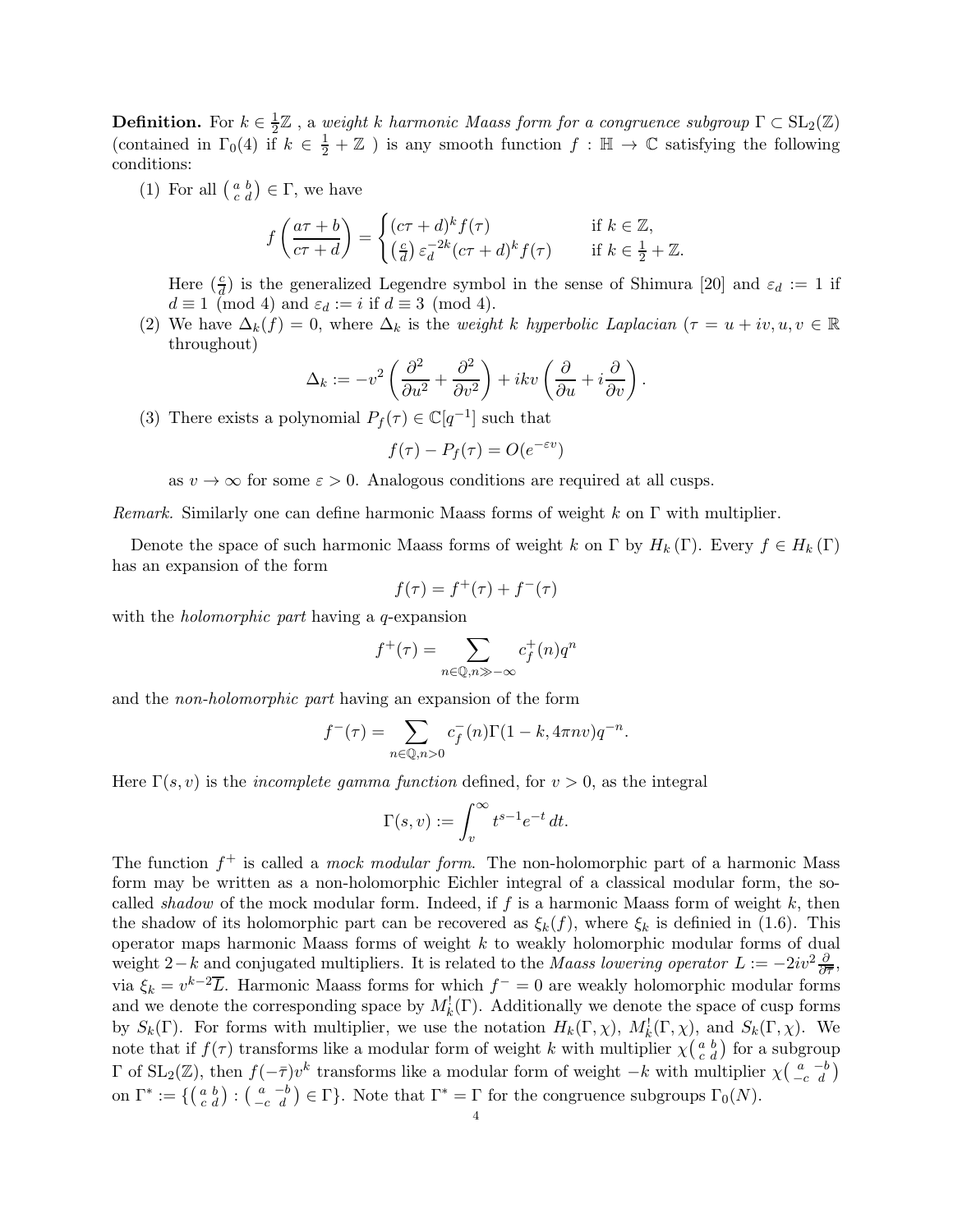2.2. Jacobi forms and Zwegers'  $\mu$ -function. In this section, we recall certain automorphic forms that we encounter in this paper. We start with classical Jacobi forms, following Eichler and Zagier's seminal work [10].

**Definition.** A holomorphic Jacobi form of weight k and index  $m (k, m \in \mathbb{N})$  on a subgroup  $\Gamma \subseteq$  $SL_2(\mathbb{Z})$  of finite index is a holomorphic function  $\varphi : \mathbb{C} \times \mathbb{H} \to \mathbb{C}$  which, for all  $\left(\begin{smallmatrix} a & b \\ c & d \end{smallmatrix}\right) \in \Gamma$  and  $\lambda, \mu \in \mathbb{Z}$ , satisfies

$$
(1) \ \varphi\left(\frac{z}{c\tau+d};\frac{a\tau+b}{c\tau+d}\right)=(c\tau+d)^k e^{\frac{2\pi imcz^2}{c\tau+d}}\varphi(z;\tau),
$$

- (2)  $\varphi(z + \lambda \tau + \mu; \tau) = e^{-2\pi i m(\lambda^2 \tau + 2\lambda z)} \varphi(z; \tau),$
- (3)  $\varphi(z;\tau)$  has a Fourier expansion of the form  $\sum_{n,r} c(n,r)q^n\zeta^r$  ( $\zeta := e^{2\pi i z}$  throughout) with  $c(n,r) = 0$  unless  $n \geq r^2/4m$ .

Jacobi forms with multipliers and of half integral weight, meromorphic Jacobi forms, and weak Jacobi forms are defined similarly with obvious modifications made.

Remark. When specializing Jacobi forms to torsion points (i.e.,  $z \in \mathbb{Q} + \mathbb{Q}\tau$ ) one obtains classical modular forms (with respect to some congruence subgroup of  $SL_2(\mathbb{Z})$ ).

A special Jacobi form used in this paper is Jacobi's theta function, defined by

$$
\vartheta(z) = \vartheta(z;\tau) := \sum_{n \in \frac{1}{2} + \mathbb{Z}} e^{\pi i n^2 \tau + 2\pi i n \left(z + \frac{1}{2}\right)},
$$

where here and throughout, we may omit the dependence of various functions on the variable  $\tau$  if the context is clear. This function is odd and well known to satisfy the following transformation  $\text{law } |17|$ .

**Lemma 2.1.** For  $\lambda, \mu \in \mathbb{Z}$  and  $\begin{pmatrix} a & b \\ c & d \end{pmatrix} \in SL_2(\mathbb{Z})$ , we have that

$$
\vartheta(z + \lambda \tau + \mu; \tau) = (-1)^{\lambda + \mu} q^{-\frac{\lambda^2}{2}} \zeta^{-\lambda} \vartheta(z; \tau),
$$
  

$$
\vartheta\left(\frac{z}{c\tau + d}; \frac{a\tau + b}{c\tau + d}\right) = \psi\left(\begin{matrix} a & b \\ c & d \end{matrix}\right)^3 (c\tau + d)^{\frac{1}{2}} e^{\frac{\pi i c z^2}{c\tau + d}} \vartheta(z; \tau),
$$

where  $\psi$  is the multiplier of  $\eta$ , i.e.,  $\eta(\frac{a\tau+b}{c\tau+d})$  $\frac{a\tau+b}{c\tau+d}$  =  $\psi$   $\left(\begin{smallmatrix} a & b \\ c & d \end{smallmatrix}\right)$   $(c\tau+d)^{\frac{1}{2}}\eta(\tau)$ . More explicitly, we have

$$
\psi\begin{pmatrix} a & b \ c & d \end{pmatrix} = \begin{cases} \left(\frac{d}{|c|}\right) e^{\frac{\pi i}{12} \left((a+d)c - bd(c^2-1) - 3c\right)} & \text{if } c \text{ is odd,} \\ \left(\frac{c}{d}\right) e^{\frac{\pi i}{12} \left(ac\left(1-d^2\right) + d(b-c+3) - 3\right)} & \text{if } c \text{ is even.} \end{cases}
$$

Zwegers' mock Jacobi forms do not quite satisfy the elliptic and modular transformations given in (1) and (2) in the above definition of holomorphic Jacobi forms, but instead must be completed by adding a certain non-holomorphic function in order to satisfy suitable transformation laws. To describe the simplest case, we define for  $z_1, z_2 \in \mathbb{C} \setminus (\mathbb{Z} + \mathbb{Z}\tau)$  and  $\tau \in \mathbb{H}$  the function

$$
\mu(z_1, z_2) = \mu(z_1, z_2; \tau) := \frac{e^{\pi i z_1}}{\vartheta(z_2; \tau)} \sum_{n \in \mathbb{Z}} \frac{(-1)^n e^{2\pi i n z_2} q^{\frac{n^2 + n}{2}}}{1 - e^{2\pi i z_1} q^n}
$$

and its completion

$$
\widehat{\mu}(z_1, z_2) = \widehat{\mu}(z_1, z_2; \tau) := \mu(z_1, z_2; \tau) + \frac{i}{2} R(z_1 - z_2; \tau). \tag{2.1}
$$

Here the non-holomorphic part is given by  $(\tau = u + iv, z = x + iy)$  the even function

$$
R(z) = R(z; \tau) := \sum_{n \in \frac{1}{2} + \mathbb{Z}} \left( \text{sgn}(n) - E\left( \left( n + \frac{y}{v} \right) \sqrt{2v} \right) \right) (-1)^{n - \frac{1}{2}} q^{-\frac{n^2}{2}} \zeta^{-n}
$$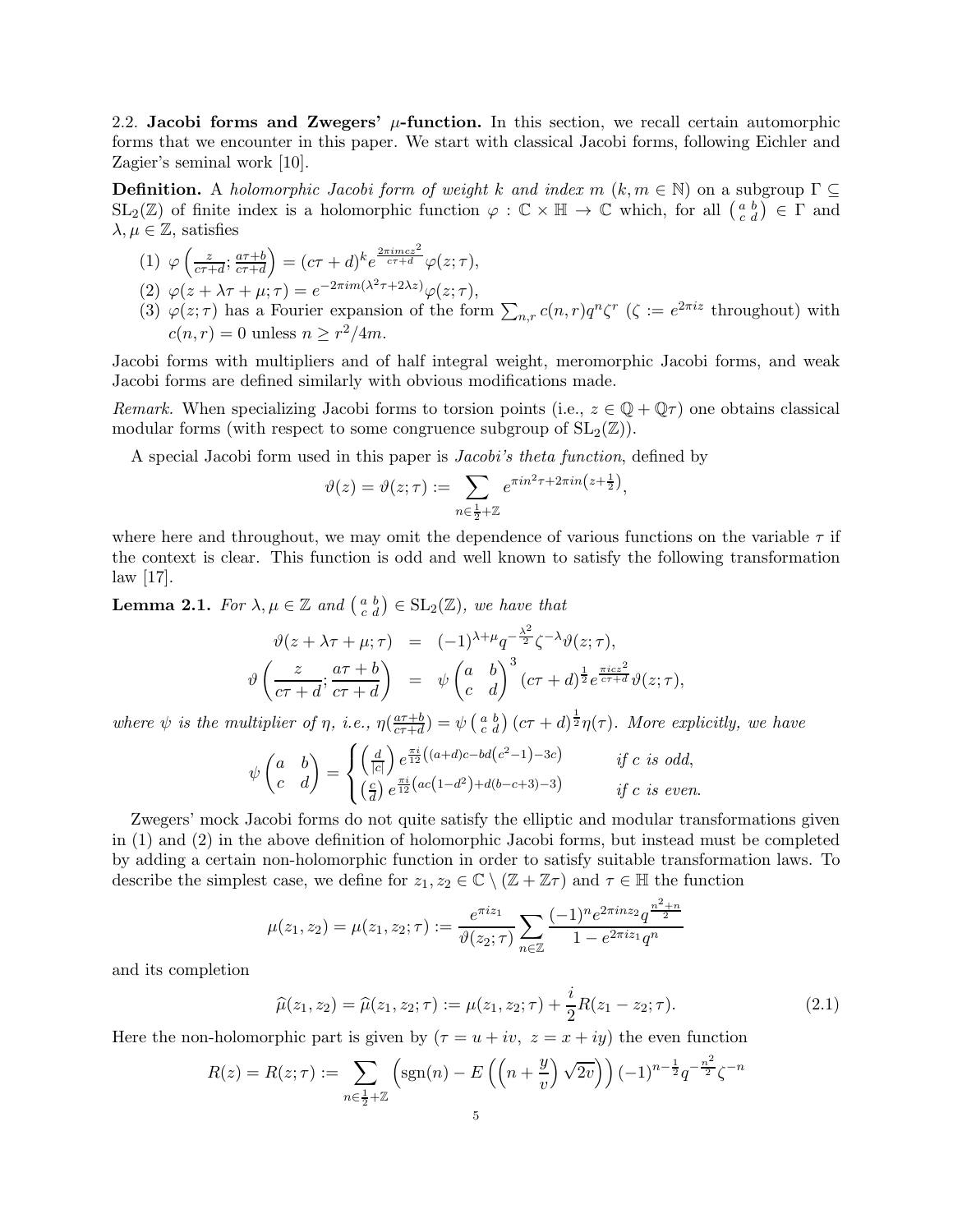with

$$
E(w) := 2 \int_0^w e^{-\pi t^2} dt.
$$
\n(2.2)

For real arguments  $w$ , this can be expressed in terms of the incomplete gamma function, as

$$
E(w) = \text{sgn}(w) \left( 1 - \frac{1}{\sqrt{\pi}} \Gamma\left(\frac{1}{2}, \pi w^2\right) \right).
$$

We also note that for certain values of  $z, \tau \mapsto R(z; \tau)$  is in fact (weakly) holomorphic. We have the following transformation laws.

**Lemma 2.2** (Zwegers  $[24]$ ). We have the symmetry relations

$$
\widehat{\mu}(z_1, z_2) = \widehat{\mu}(z_2, z_1), \quad \widehat{\mu}(-z_1, -z_2) = \widehat{\mu}(z_1, z_2).
$$

For  $\begin{pmatrix} a & b \\ c & d \end{pmatrix} \in SL_2(\mathbb{Z})$  and  $r_1, r_2, s_1, s_2 \in \mathbb{Z}$ , we have

$$
\widehat{\mu}\left(\frac{z_1}{c\tau+d}, \frac{z_2}{c\tau+d}; \frac{a\tau+b}{c\tau+d}\right) = \psi\left(\begin{matrix} a & b \\ c & d \end{matrix}\right)^{-3} (c\tau+d)^{\frac{1}{2}} e^{-\frac{\pi ic(z_1-z_2)^2}{c\tau+d}} \widehat{\mu}(z_1, z_2; \tau),
$$
  

$$
\widehat{\mu}(z_1 + r_1\tau + s_1, z_2 + r_2\tau + s_2) = (-1)^{r_1+s_1+r_2+s_2} e^{\pi i (r_1-r_2)^2 \tau + 2\pi i (r_1-r_2)(z_1-z_2)} \widehat{\mu}(z_1, z_2).
$$

Moreover R satisfies the elliptic shifts

$$
R(z + 1) = -R(z),
$$
  
\n
$$
R(z + \tau) = -\zeta q^{\frac{1}{2}} R(z) + 2\zeta^{\frac{1}{2}} q^{\frac{3}{8}}.
$$

For the function  $\mu$ , we have

$$
\mu(z_1, z_2) = \mu(z_2, z_1),
$$
  

$$
\mu(z_1 + \tau, z_2) = -e^{2\pi i (z_1 - z_2) + \pi i \tau} \mu(z_1, z_2) - ie^{\pi i (z_1 - z_2) + \frac{3\pi i \tau}{4}}.
$$

We note that when restricting  $z_1$  and  $z_2$  to torsion points,  $\mu$  gives rise to a harmonic Maass form of weight  $\frac{1}{2}$  (see Corollary 8.15 in [6]). The corresponding shadow is obtained from

$$
\frac{\partial}{\partial \overline{\tau}} R(a\tau + b) = \frac{i}{\sqrt{2v}} e^{-2\pi a^2 v} \sum_{n \in \frac{1}{2} + \mathbb{Z}} (-1)^{n + \frac{1}{2}} (n + a) e^{-\pi i n^2 \overline{\tau} - 2\pi i n (a\overline{\tau} + b)}.
$$
(2.3)

Thus the shadow of  $\mu(z_1, z_2; \tau)$ , for  $z_j$  specialized to torsion points, may be written in terms of the weight 3/2 unary theta function  $(a, b \in \mathbb{Q})$ 

$$
\sum_{n \in a + \mathbb{Z}} n e^{2\pi i n b} q^{\frac{n^2}{2}}.
$$

There is a similar identity for derivatives of  $R$ . To be more precise, we compute

$$
\frac{\partial}{\partial \overline{\tau}} \left[ \frac{\partial}{\partial z} R(z) \right]_{z=a\tau+b} = \frac{e^{-2\pi a^2 v}}{2\sqrt{2v}} \sum_{n \in \frac{1}{2} + \mathbb{Z}} (-1)^{n-\frac{1}{2}} \left( \frac{1}{v} + 4\pi a(a+n) \right) e^{-\pi i n^2 \overline{\tau} - 2\pi i n(a\overline{\tau} + b)}.
$$
 (2.4)

2.3. Combinatorial results. In our initial identities for  $\bar{P}_{\omega}$ , we need two standard q-series identities. The first one is a finite version of the Jacobi triple product identity [2, p. 49 ex. 1].

**Lemma 2.3.** For  $n \in \mathbb{N}_0$ , we have that

$$
\frac{(\zeta, \zeta^{-1}q)_n}{(q)_{2n}} = \sum_{j=-n}^n \frac{(-1)^j \zeta^j q^{\frac{j(j-1)}{2}}}{(q)_{n-j}(q)_{n+j}}.
$$

Secondly, we require Heine's transformation [15, p. 359 eq. (III.2)].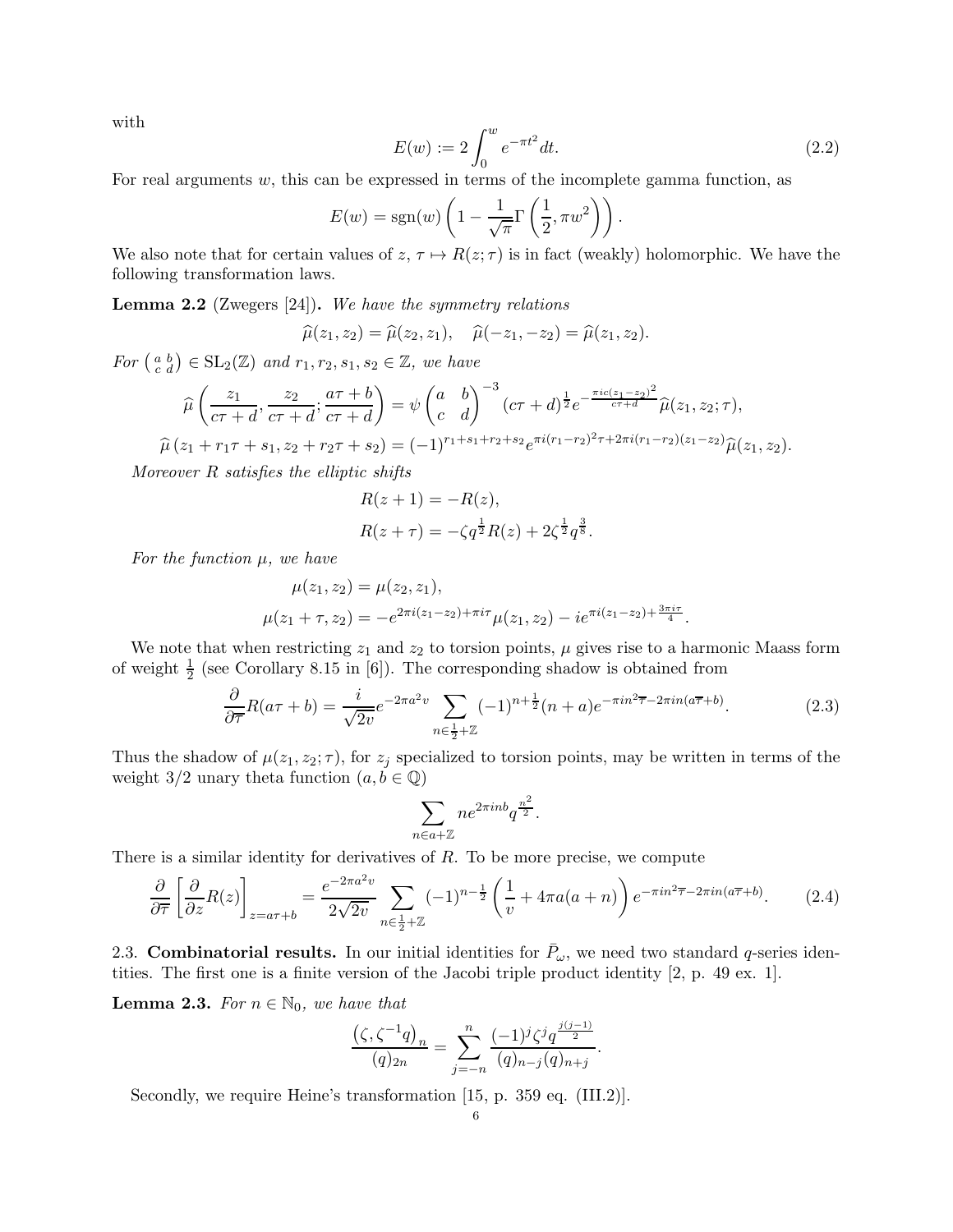**Lemma 2.4.** Suppose  $|q|, |\zeta| < 1$ , and  $|c| < |b|$ . Then we have

$$
\sum_{n\geq 0} \frac{(a,b)_n \zeta^n}{(c,q)_n} = \frac{\left(\frac{c}{b},b\zeta\right)_{\infty}}{(c,\zeta)_{\infty}} \sum_{n\geq 0} \frac{\left(\frac{ab\zeta}{c},b\right)_n \left(\frac{c}{b}\right)^n}{(b\zeta,q)_n}.
$$

# 3. Representation in terms of indefinite theta functions

In this section we prove a fundamental identity for  $\bar{P}_{\omega}$  that provides a representation in terms of indefinite theta functions. In fact, we find a new representation for a 1-parameter generalization of  $\bar{P}_{\omega}$ . Define

$$
\bar{P}_{\omega}(\zeta;q) := \frac{(q)_{\infty}}{(\zeta,\zeta^{-1}q)_{\infty}(-q;q^2)_{\infty}} \sum_{n\geq 1} \frac{(\zeta,\zeta^{-1}q)_{n}(-q;q^2)_{n}}{(q)_{2n}} q^n;
$$

this also appeared in  $[16]$ . It is not hard to see, comparing termwise to  $(1.4)$ , that

$$
\bar{P}_{\omega}(q) = \bar{P}_{\omega}(1;q).
$$

We prove a double series representation for  $\bar{P}_{\omega}(\zeta;q)$  that ultimately helps us identify the modularity properties of  $\bar{P}_\omega(q)$ .

Theorem 3.1. We have

$$
\bar{P}_{\omega}(\zeta;q) = \frac{1}{(\zeta,\zeta^{-1}q,q)_{\infty}} \sum_{j\geq 1} \sum_{n\geq 0} \frac{(-1)^{j+1}i^{n}(1-\zeta^{j})\left(1-\left(\zeta^{-1}q\right)^{j}\right) q^{\frac{j(j+1)}{2}+n\left(j+\frac{1}{2}\right)}}{1+iq^{j+n+\frac{1}{2}}}.
$$

**Proof:** To prove this identity, we isolate the coefficient of  $\zeta^j$  in

$$
P_{\omega}^*(\zeta;q) := (\zeta, \zeta^{-1}q)_{\infty} \bar{P}_{\omega}(\zeta;q),
$$

transform this coefficient with standard  $q$ -series techniques, and then sum over  $j$ . For convenience we use the notation that  $\zeta^{j}$   $F(\zeta)$  is the coefficient of  $\zeta^{j}$  in a series  $F(\zeta)$ . Noting that  $P_{\omega}^{*}(\zeta;q)$  is symmetric in  $\zeta$  and  $\zeta^{-1}q$ , we have  $[\zeta^{-j}]P^*_{\omega}(\zeta;q) = q^j[\zeta^j]P^*_{\omega}(\zeta;q)$ , and so we only need to determine the coefficients of the non-negative powers of  $\zeta$ .

By Lemma 2.3, we have that

$$
P_{\omega}^*(\zeta;q) = \frac{(q)_{\infty}}{(-q;q^2)_{\infty}} \sum_{n \ge 1} (-q;q^2)_n q^n \sum_{j=-n}^n \frac{(-1)^j \zeta^j q^{\frac{j(j-1)}{2}}}{(q)_{n-j}(q)_{n+j}}.
$$

From the above we see that the calculation of the coefficients of  $\zeta$  slightly differs depending on whether  $j \geq 1$  or  $j = 0$ .

For  $j \geq 1$ , we have that

$$
\begin{split}\n\left[\zeta^{j}\right] P_{\omega}^{*}(\zeta;q) &= \frac{(-1)^{j}q^{\frac{j(j-1)}{2}}(q)_{\infty}}{(-q;q^{2})_{\infty}} \sum_{n=j}^{\infty} \frac{(-q;q^{2})_{n}q^{n}}{(q)_{n-j}(q)_{n+j}} = \frac{(-1)^{j}q^{\frac{j(j-1)}{2}}(q)_{\infty}}{(-q;q^{2})_{\infty}} \sum_{n\geq 0} \frac{(-q;q^{2})_{n+j}q^{n+j}}{(q)_{n}(q)_{n+2j}} \\
&= \frac{(-1)^{j}q^{\frac{j(j+1)}{2}}(q)_{\infty}(-q;q^{2})_{j}}{(-q;q^{2})_{\infty}(q)_{2j}} \sum_{n\geq 0} \frac{\left(iq^{j+\frac{1}{2}},-iq^{j+\frac{1}{2}}\right)_{n}q^{n}}{(q^{2j+1},q)_{n}} \\
&= \frac{(-1)^{j}q^{\frac{j(j+1)}{2}}(q)_{\infty}(-q;q^{2})_{j}\left(iq^{j+\frac{1}{2}},-iq^{j+\frac{3}{2}}\right)_{\infty}}{(-q;q^{2})_{\infty}(q)_{2j}(q^{2j+1},q)_{\infty}} \sum_{n\geq 0} \frac{\left(1+iq^{j+\frac{1}{2}}\right)i^{n}q^{n(j+\frac{1}{2})}}{1+iq^{j+\frac{1}{2}+n}} \\
&= \frac{(-1)^{j}q^{\frac{j(j+1)}{2}}}{(q)_{\infty}} \sum_{n\geq 0} \frac{i^{n}q^{n(j+\frac{1}{2})}}{1+iq^{j+\frac{1}{2}+n}},\n\end{split} \tag{3.1}
$$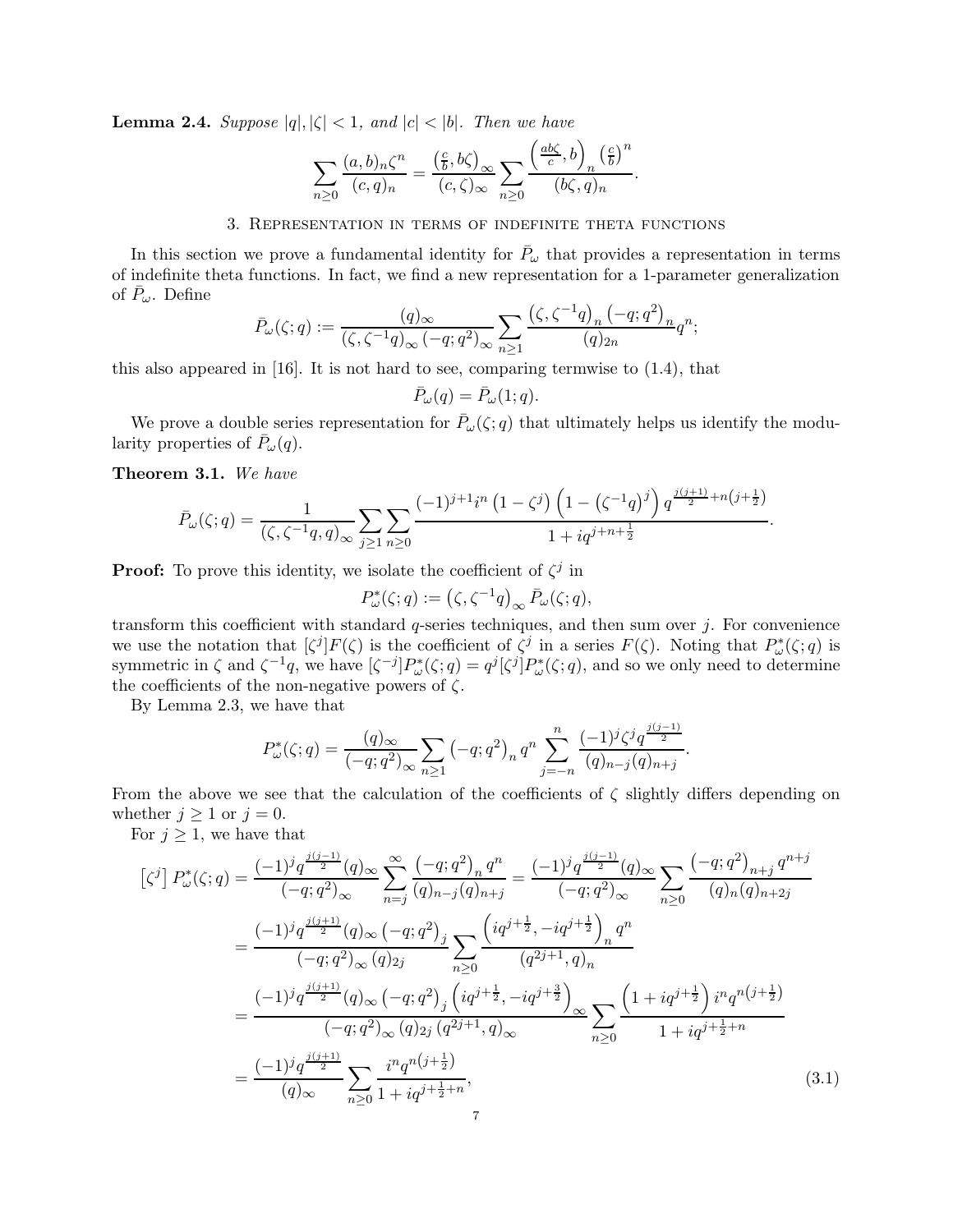where in the penultimate equality we apply Lemma 2.4 with  $\zeta = q$ ,  $a = iq^{j+\frac{1}{2}}$ ,  $b = -iq^{j+\frac{1}{2}}$ , and  $c = q^{2j+1}.$ 

For  $j = 0$ , we instead have that

$$
\begin{split} \left[\zeta^{0}\right]P_{\omega}^{*}(\zeta;q) &= \frac{(q)_{\infty}}{(-q;q^{2})_{\infty}}\sum_{n\geq 1}\frac{\left(-q;q^{2}\right)_{n}q^{n}}{(q)_{n}^{2}} = \frac{(q)_{\infty}}{(-q;q^{2})_{\infty}}\sum_{n\geq 0}\frac{\left(-q;q^{2}\right)_{n}q^{n}}{(q)_{n}^{2}} - \frac{(q)_{\infty}}{(-q;q^{2})_{\infty}}\\ &= \frac{1}{(q)_{\infty}}\sum_{n\geq 0}\frac{i^{n}q^{\frac{n}{2}}}{1+iq^{\frac{1}{2}+n}} - \frac{(q)_{\infty}}{(-q;q^{2})_{\infty}}. \end{split}
$$

Here the final equality follows by observing that the sum is exactly the  $j = 0$  case from (3.1). Summing over  $j$  then gives that

$$
P_{\omega}^{*}(\zeta;q)
$$
  
=  $\frac{1}{(q)_{\infty}} \sum_{n\geq 0} \frac{i^{n} q^{\frac{n}{2}}}{1 + iq^{\frac{1}{2}+n}} - \frac{(q)_{\infty}}{(-q;q^{2})_{\infty}} + \frac{1}{(q)_{\infty}} \sum_{j\geq 1} (\zeta^{j} + q^{j} \zeta^{-j}) (-1)^{j} q^{\frac{j(j+1)}{2}} \sum_{n\geq 0} \frac{i^{n} q^{n(j+\frac{1}{2})}}{1 + iq^{j+\frac{1}{2}+n}}.$ 

However, we note that  $P^*_{\omega}(1;q) = 0$  and so

$$
\frac{1}{(q)_{\infty}} \sum_{n\geq 0} \frac{i^n q^{\frac{n}{2}}}{1 + iq^{\frac{1}{2}+n}} - \frac{(q)_{\infty}}{(-q;q^2)_{\infty}} = -\frac{1}{(q)_{\infty}} \sum_{j\geq 1} \left(1 + q^j\right)(-1)^j q^{\frac{j(j+1)}{2}} \sum_{n\geq 0} \frac{i^n q^{n\left(j+\frac{1}{2}\right)}}{1 + iq^{j+\frac{1}{2}+n}}.
$$

Thus

$$
P_{\omega}^*(\zeta;q) = \frac{1}{(q)_{\infty}} \sum_{j \ge 1} (\zeta^j + q^j \zeta^{-j} - 1 - q^j) (-1)^j q^{\frac{j(j+1)}{2}} \sum_{n \ge 0} \frac{i^n q^{n(j+\frac{1}{2})}}{1 + iq^{j+\frac{1}{2}+n}}.
$$

Factoring gives the claim.

Theorem 3.1 immediately leads to the following indefinite theta series representation of  $\bar{P}_{\omega}(q)$ .

Corollary 3.2. We have

$$
\bar{P}_{\omega}(q) = -\frac{1}{(q)_{\infty}^{3}} \left( \sum_{n,j,\ell \geq 0} + \sum_{n,j,\ell < 0} \right) j \left( 1 - q^{j} \right) (-1)^{j+n+\ell} q^{\frac{j(j+1)}{2} + 2nj + 2\ell j + 4n\ell + n + \ell}.
$$

**Proof:** Taking  $\zeta \to 1$  in Theorem 3.1 and using that

$$
\lim_{\zeta \to 1} \frac{\zeta^j - 1}{1 - \zeta} = -j
$$

gives that

$$
\bar{P}_{\omega}(q) = -\frac{1}{(q)_{\infty}^{3}} \sum_{j \geq 1} \sum_{n \geq 0} \frac{j(1-q^{j})(-1)^{j} i^{n} q^{\frac{j(j+1)}{2}+n(j+\frac{1}{2})}}{1+iq^{j+n+\frac{1}{2}}}.
$$

Note that throughout the following calculations we frequently also include the  $j = 0$  term if it gives a more convenient representation.

Expanding the geometric series then gives

$$
-(q)_{\infty}^{3} \bar{P}_{\omega}(q) = \sum_{\substack{j \geq 1 \\ n,\ell \geq 0}} j(-1)^{j} i^{n-\ell} (1-q^{j}) q^{\frac{j(j+1)}{2}+n(j+\frac{1}{2})+\ell(j+n+\frac{1}{2})}.
$$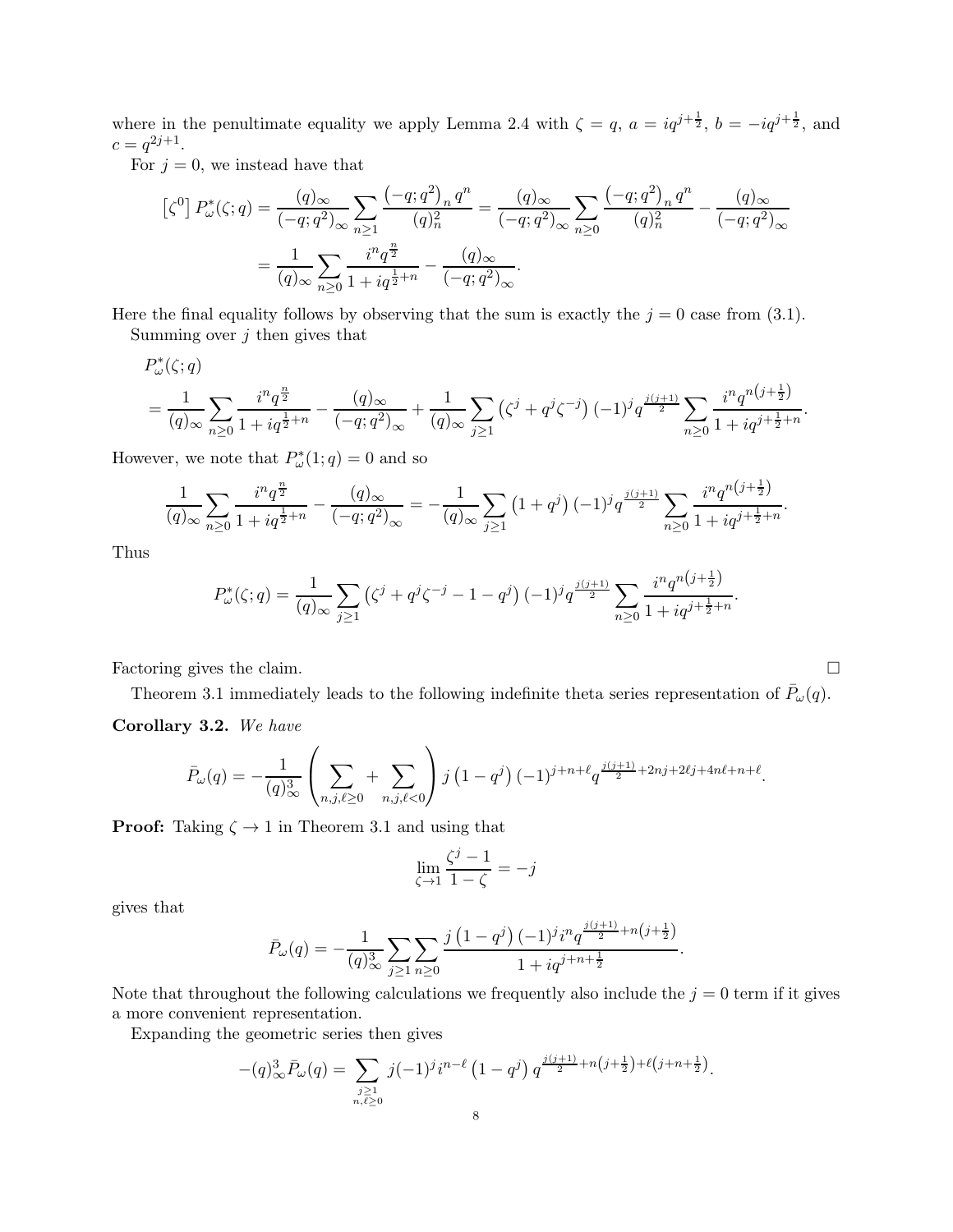Changing  $(n, \ell) \rightarrow (\ell, n)$ , one sees that the contribution from  $n \equiv \ell + 1 \pmod{2}$  vanishes. Splitting the sum according to the parity on n and  $\ell$  and then changing  $(j, n, \ell) \mapsto (-j, -n, -\ell)$  in the second sum gives

$$
-(q)_{\infty}^{3} \bar{P}_{\omega}(q) = \sum_{j,n,\ell \ge 0} j(-1)^{j+n+\ell} (1-q^j) q^{\frac{j(j+1)}{2}+2nj+2\ell j+4n\ell+n+\ell} + \sum_{j,n,\ell \ge 1} j(-1)^{j+n+\ell} (1-q^j) q^{\frac{j(j-3)}{2}+2nj+2\ell j-n-\ell+4n\ell} = \left( \sum_{j,n,\ell \ge 0} + \sum_{j,n,\ell < 0} \right) j(-1)^{j+n+\ell} (1-q^j) q^{\frac{j(j+1)}{2}+2nj+2\ell j+n+\ell+4n\ell}.
$$

This yields the claim.  $\Box$ 

# 4. Proof of Theorem 1.1

Let

$$
\widehat{P}_{\omega}(\tau) := \frac{i}{4\pi^2 \eta(\tau)^6} \mathcal{F}'(0;\tau)^2 + \frac{e^{-\frac{\pi i}{4}}}{\pi^2} \frac{\eta(4\tau)}{4\eta(\tau)^3 \eta(2\tau)^2} \mathcal{F}''(0;\tau),
$$
\n
$$
2^{\pi i \tau} \text{ and } \zeta = e^{2\pi i z})
$$

where (recall  $q = e^2$  $2\pi i\tau$  and  $\zeta = e$  $^{2\pi iz})$ 

$$
\mathcal{F}(z;\tau) := q^{-\frac{1}{8}} \zeta^{\frac{1}{2}} \vartheta(z;\tau) \widehat{\mu}\left(z, \frac{\tau}{2} + \frac{1}{4}; \tau\right).
$$
\n(4.1)

In this section, we prove that this function is a (non-holomorphic) modular form for

$$
\Gamma := \left\{ \begin{pmatrix} a & b \\ c & d \end{pmatrix} \in SL_2(\mathbb{Z}) : 4|c, \frac{c}{4} \equiv \frac{d-1}{2} \equiv b \pmod{2} \right\}.
$$

However, first we introduce a few auxiliary functions and determine their modular properties. As we see below, these functions are related to  $\bar{P}_{\omega}(q)$  and  $\widehat{P}_{\omega}(\tau)$ .

Set

$$
G(z_1, z_2, z_3; \tau) := 4q^{-\frac{1}{8}} \zeta_1^{-\frac{1}{2}} \zeta_2^{\frac{1}{4}} \zeta_3^{\frac{1}{4}} \left( \sum_{\substack{k>0 \\ \ell, n \ge 0}} + \sum_{\substack{k \le 0 \\ \ell, n < 0}} \right) (-1)^k q^{\frac{k(k+1)}{2} + 2k\ell + 2kn + 4\ell n} \zeta_1^k \zeta_2^{\ell} \zeta_3^n, \tag{4.2}
$$

where throughout this section we write  $\zeta_j := e^{2\pi i z_j}$  for the Jacobi parameters  $z_j$ . It is not hard to see that (recall that we drop  $\tau$ -dependencies whenever they are clear from the context)

$$
G(z_1, z_2, z_3) = \sum_{0 \le \alpha, \beta \le 1} i^{-\alpha - \beta} F\left(z_1, \frac{z_2}{2} + \frac{\alpha}{2}, \frac{z_3}{2} + \frac{\beta}{2}\right),
$$

with

$$
F(z_1, z_2, z_3; \tau) := q^{-\frac{1}{8}} \zeta_1^{-\frac{1}{2}} \zeta_2^{\frac{1}{2}} \zeta_3^{\frac{1}{2}} \left( \sum_{\substack{k > 0 \\ \ell, n \ge 0}} + \sum_{\substack{k \le 0 \\ \ell, n < 0}} \right) (-1)^k q^{\frac{k(k+1)}{2} + k\ell + kn + \ell n} \zeta_1^k \zeta_2^{\ell} \zeta_3^n.
$$

It is shown in Theorem 1.3 of [7] that

$$
F(z_1, z_2, z_3) = i\vartheta(z_1)\mu(z_1, z_2)\mu(z_1, z_3) - \frac{\eta^3\vartheta(z_2 + z_3)}{\vartheta(z_2)\vartheta(z_3)}\mu(z_1, z_2 + z_3).
$$
 (4.3)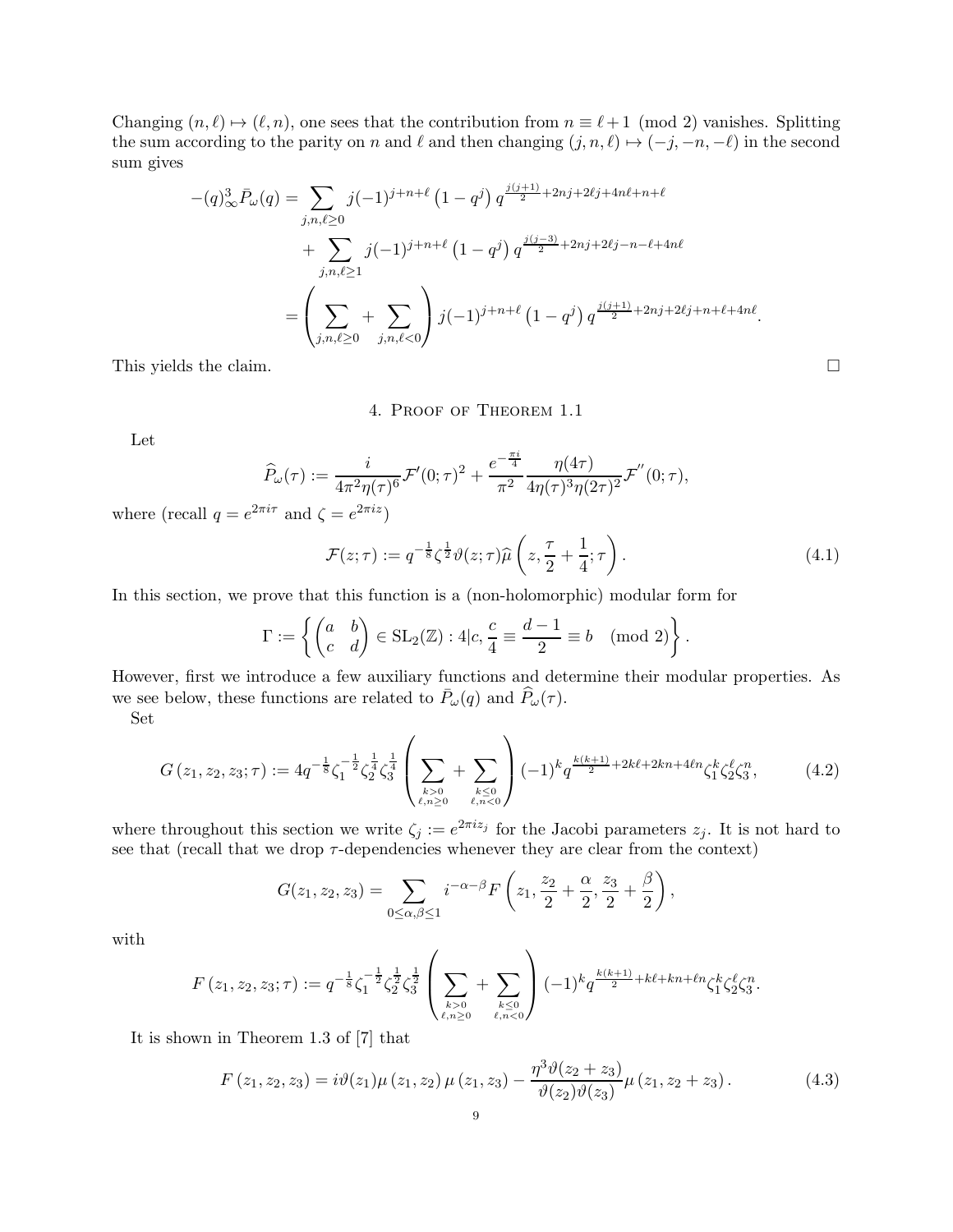Below we plug in  $z_1 = 0$ , and it is important to note that F has a removable singularity at this value, even though the individual terms in (4.3) may have poles. Indeed, this follows from the evaluations

$$
\vartheta'(0) = -2\pi\eta^3, \qquad \lim_{z_1 \to 0} (z_1\mu(z_1, z_2)) = \frac{-1}{2\pi i \vartheta(z_2)}.
$$
\n(4.4)

Recalling  $(2.1)$ , we define the modular completion of this function F by

$$
\widehat{F}(z_1, z_2, z_3; \tau) := i\vartheta(z_1; \tau)\widehat{\mu}(z_1, z_2; \tau)\widehat{\mu}(z_1, z_3; \tau) - \frac{\eta(\tau)^3 \vartheta(z_2 + z_3; \tau)}{\vartheta(z_2; \tau)\vartheta(z_3; \tau)}\widehat{\mu}(z_1, z_2 + z_3; \tau).
$$

With Lemmas 2.1 and 2.2, we find the following Jacobi transformation laws hold.

**Lemma 4.1.** For  $\begin{pmatrix} a & b \\ c & d \end{pmatrix} \in SL_2(\mathbb{Z})$  and  $n_j, m_j, \alpha, \beta \in \mathbb{Z}$ , we have

$$
\hat{F}\left(\frac{z_1}{c\tau+d}, \frac{z_2}{c\tau+d}, \frac{z_3}{c\tau+d}; \frac{a\tau+b}{c\tau+d}\right) \n= \psi \begin{pmatrix} a & b \\ c & d \end{pmatrix}^{-3} (c\tau+d)^{\frac{3}{2}} e^{\frac{\pi i c}{c\tau+d} \left(-z_1^2 - z_2^2 - z_3^2 + 2z_1 z_2 + 2z_1 z_3\right)} \hat{F}(z_1, z_2, z_3; \tau) ,
$$
\n
$$
\hat{F}(z_1 + n_1 \tau + m_1, z_2 + n_2 \tau + m_2, z_3 + n_3 \tau + m_3)
$$
\n(4.5)

$$
= (-1)^{n_1 + m_1 + n_2 + m_3 + m_3} \zeta_1^{n_1 - n_2 - n_3} \zeta_2^{n_2 - n_1} \zeta_3^{n_3 - n_1} q^{\frac{n_1^2}{2} + \frac{n_2^2}{2} + \frac{n_3^2}{2} - n_1 n_2 - n_1 n_3} \widehat{F}(z_1, z_2, z_3),
$$
  

$$
\widehat{F}\left(z_1 + n_1 \tau + m_1, \frac{z_2}{2} + \frac{\alpha}{2} + n_2 \tau + m_2, \frac{z_3}{2} + \frac{\beta}{2} + n_3 \tau + m_3\right)
$$
  

$$
= (-1)^{n_1(1 + \alpha + \beta) + n_2(1 + \alpha) + n_3(1 + \beta) + m_1 + m_2 + m_3} \zeta_1^{n_1 - n_2 - n_3} \zeta_2^{\frac{n_2}{2} - \frac{n_1}{2}} \zeta_3^{\frac{n_3}{2} - \frac{n_1}{2}}
$$
  

$$
\times q^{\frac{n_1^2}{2} + \frac{n_2^2}{2} + \frac{n_3^2}{2} - n_1 n_2 - n_1 n_3} \widehat{F}\left(z_1, \frac{z_2}{2} + \frac{\alpha}{2}, \frac{z_3}{2} + \frac{\beta}{2}\right).
$$
  
(4.6)

The modular completion of  $G$  is now naturally defined as

$$
\widehat{G}(z_1, z_2, z_3; \tau) := \sum_{0 \le \alpha, \beta \le 1} i^{-\alpha - \beta} \widehat{F}\left(z_1, \frac{z_2}{2} + \frac{\alpha}{2}, \frac{z_3}{2} + \frac{\beta}{2}; \tau\right).
$$
(4.7)

We see below that modular completions introduce additional terms that can be either holomorphic or non-holomorphic, which need to be identified separately. By applying (4.5) and then (4.6), we find modular transformations for  $\hat{G}$ . We also use (4.6) to obtain elliptic transformations for  $\hat{G}$ . The proofs are nothing more than lengthy, but straightforward calculations reducing exponents and roots of unity, and as such are omitted.

**Lemma 4.2.** For  $\begin{pmatrix} a & b \\ c & d \end{pmatrix} \in \Gamma$ , we have

$$
\hat{G}\left(\frac{z_1}{c\tau+d}, \frac{z_2}{c\tau+d}, \frac{z_3}{c\tau+d}; \frac{a\tau+b}{c\tau+d}\right) \n= \psi \begin{pmatrix} a & b \\ c & d \end{pmatrix}^{-3} (c\tau+d)^{\frac{3}{2}} e^{\frac{\pi i c}{c\tau+d} \left(-z_1^2 - \frac{z_2^2}{4} - \frac{z_3^2}{4} + z_1 z_2 + z_1 z_3\right)} \hat{G}(z_1, z_2, z_3; \tau).
$$
\n(4.8)

For  $m_1, n_1 \in \mathbb{Z}$ ,  $m_2, n_2, m_3, n_3 \in 2\mathbb{Z}$ , and  $n_1 \equiv \frac{n_2}{2} \equiv \frac{n_3}{2} \pmod{2}$ , we have

$$
\begin{split}\n\widehat{G}(z_1 + n_1 \tau + m_1, z_2 + n_2 \tau + m_2, z_3 + n_3 \tau + m_3) \\
&= (-1)^{n_1 + \frac{n_2}{2} + \frac{n_3}{2} + m_1 + \frac{m_2}{2} + \frac{n_3}{2}} \zeta_1^{n_1 - n_2 - n_3} \zeta_2^{\frac{n_2}{4} - \frac{n_1}{2}} \zeta_3^{\frac{n_3}{4} - \frac{n_1}{2}} q^{\frac{n_1^2}{2} + \frac{n_2^2}{8} + \frac{n_3^2}{8} - \frac{n_1 n_2}{2} - \frac{n_1 n_3}{2}} \widehat{G}(z_1, z_2, z_3).\n\end{split} (4.9)
$$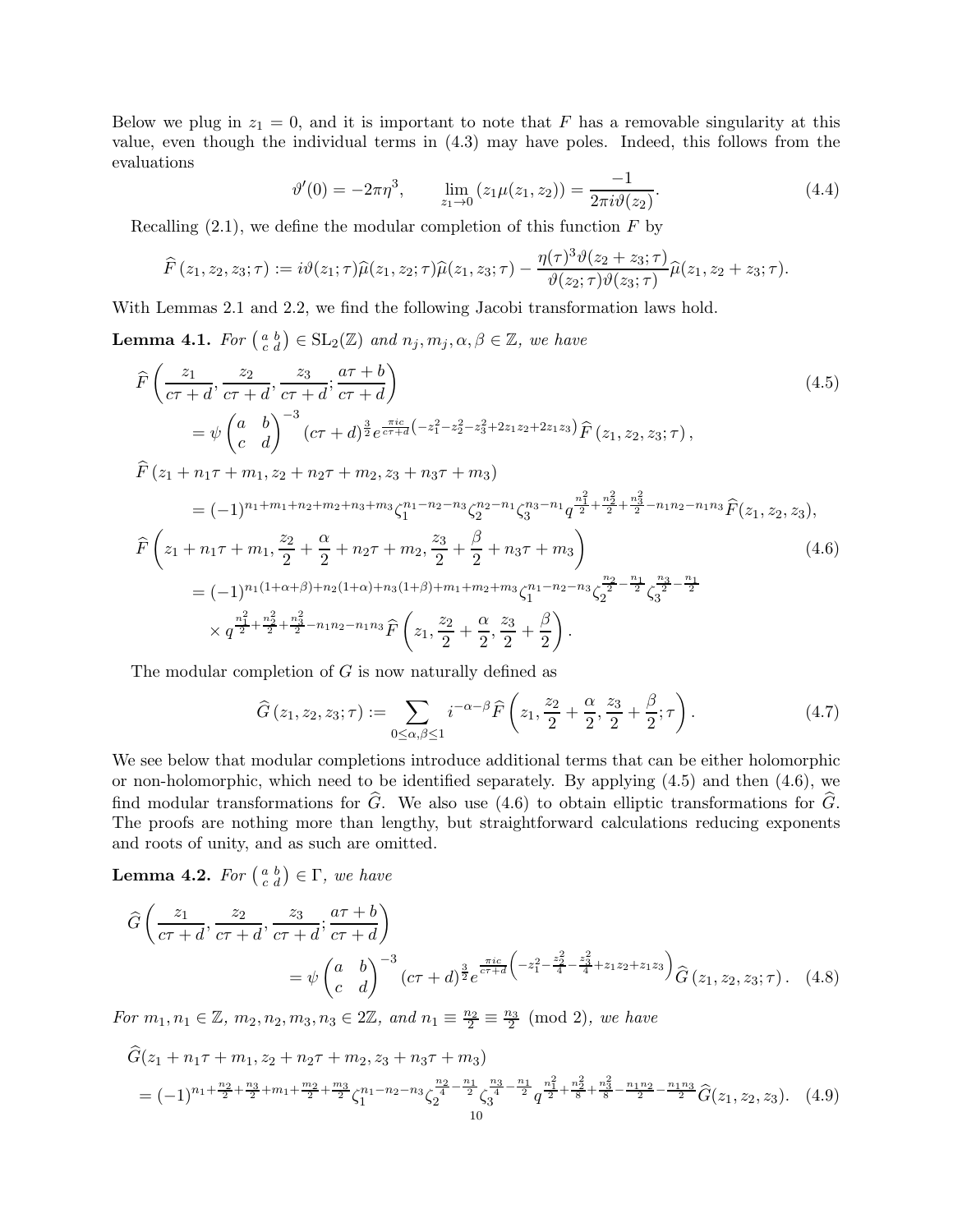Additionally, we require the following shifted G-functions

$$
H(z;\tau) := q^{-\frac{1}{4}} \zeta G\left(z, \tau + \frac{1}{2}, \tau + \frac{1}{2}; \tau\right), \qquad \widehat{H}(z;\tau) := q^{-\frac{1}{4}} \zeta \widehat{G}\left(z, \tau + \frac{1}{2}, \tau + \frac{1}{2}; \tau\right).
$$

Using (4.8) and (4.9), we determine the modular transformation of  $\hat{H}$  in the following lemma. Again, we omit the proof.

**Lemma 4.3.** For  $\begin{pmatrix} a & b \\ c & d \end{pmatrix} \in \Gamma$ ,

$$
\widehat{H}\left(\frac{z}{c\tau+d};\frac{a\tau+b}{c\tau+d}\right) = \psi \begin{pmatrix} a & b \\ c & d \end{pmatrix}^{-3} \exp\left(-\frac{\pi i}{2}\left(ab+\frac{cd}{4}\right)\right) (c\tau+d)^{\frac{3}{2}} \exp\left(-\frac{\pi i cz^2}{c\tau+d}\right) \widehat{H}\left(z;\tau\right). \tag{4.10}
$$

Before finally returning to  $\widehat{P}_\omega$ , we additionally define the functions

$$
f_1(\tau) := v^{\frac{3}{2}} \eta(-4\overline{\tau})^3, \quad f_2(\tau) := \frac{\mathcal{F}'(0; \tau)}{\eta(\tau)^3}, \quad f_3(\tau) := \frac{\eta(4\tau)}{\eta(2\tau)^2}, \quad f_4(\tau) := v^{\frac{1}{2}} \frac{\eta(-2\overline{\tau})^5}{\eta(-\overline{\tau})^2 \eta(-4\overline{\tau})^2}
$$

and the multipliers

$$
\chi_1 \begin{pmatrix} a & b \\ c & d \end{pmatrix} := \psi \begin{pmatrix} a & 4b \\ \frac{c}{4} & d \end{pmatrix}, \qquad \chi_2 \begin{pmatrix} a & b \\ c & d \end{pmatrix} := \begin{cases} i^{\frac{c}{8}}(-1)^{\frac{d-1}{4}} & \text{if } 8|c, \\ ie^{-\frac{\pi i c}{16}} & \text{if } 4||c, \end{cases}
$$

$$
\chi_3 \begin{pmatrix} a & b \\ c & d \end{pmatrix} := \frac{\psi \begin{pmatrix} a & 4b \\ \frac{c}{2} & d \end{pmatrix}}{\psi \begin{pmatrix} \frac{a}{2} & 2b \\ \frac{c}{2} & d \end{pmatrix}^2}, \qquad \chi_4 \begin{pmatrix} a & b \\ c & d \end{pmatrix} := \frac{\psi \begin{pmatrix} a & 2b \\ \frac{c}{2} & d \end{pmatrix}^5}{\psi \begin{pmatrix} a & b \\ c & d \end{pmatrix}^2 \psi \begin{pmatrix} \frac{a}{2} & 4b \\ \frac{c}{4} & d \end{pmatrix}^2}.
$$

We note that  $v^{-\frac{3}{2}}f_1(-\overline{\tau})$  is a weight  $\frac{3}{2}$  cusp form,  $f_3(\tau)$  is a weight  $-\frac{1}{2}$  weakly holomorphic modular form, and  $v^{-\frac{1}{2}}f_4(-\overline{\tau})$  is a weight  $\frac{1}{2}$  weakly holomorphic modular form, on  $\Gamma_0(4)$  with multipliers  $\chi_1, \chi_3$ , and  $\chi_4$ , respectively.

**Theorem 4.4.** The function  $P_\omega$  has the following properties. i) We have, for  $\gamma = \begin{pmatrix} a & b \\ c & d \end{pmatrix} \in \Gamma$ ,

$$
\widehat{P}_{\omega}\left(\frac{a\tau+b}{c\tau+d}\right) = e^{\frac{\pi i c}{8}}(c\tau+d)\widehat{P}_{\omega}(\tau).
$$

ii) The holomorphic part of  $\widehat{P}_{\omega}$  (by which we mean the part that can be expressed as a q-series  $n \geq 0$   $a(n)q^n$ ) is

$$
\bar{P}_{\omega}(q) + \frac{1}{4} - \frac{1}{2} \frac{\eta(4\tau)}{\eta(2\tau)^2}.
$$

iii) The Maass lowering operator acts as

$$
L\left(\widehat{P}_{\omega}\right) = \frac{e^{\frac{3\pi i}{4}}\sqrt{2}}{\pi}f_1f_2 - \frac{e^{\frac{\pi i}{4}}}{2\sqrt{2}\pi}f_3f_4.
$$

Furthermore, the function  $f_2$  is a harmonic Maass form of weight  $\frac{1}{2}$  with multiplier  $\chi_2$  on  $\Gamma$  and shadow  $2\sqrt{2}e^{-\frac{\pi i}{4}}\pi\eta(4\tau)^3$ .

**Proof:** We first relate  $\bar{P}_{\omega}$  to a Jacobi-derivative of the indefinite theta-function  $G(z_1, z_2, z_3)$  defined in (4.2). Using the representation from Corollary 3.2, we obtain

$$
\bar{P}_{\omega}(q) = \frac{iq^{-\frac{3}{8}}}{4(q)_{\infty}^{3}} \left( \left[ \frac{\partial}{\partial \zeta} \left( \zeta^{\frac{1}{2}} G\left(z, \tau + \frac{1}{2}, \tau + \frac{1}{2} \right) \right) \right]_{\zeta=1} - \left[ \zeta \frac{\partial}{\partial \zeta} \left( \zeta^{\frac{1}{2}} G\left(z, \tau + \frac{1}{2}, \tau + \frac{1}{2} \right) \right) \right]_{\zeta=q} \right). \tag{4.11}
$$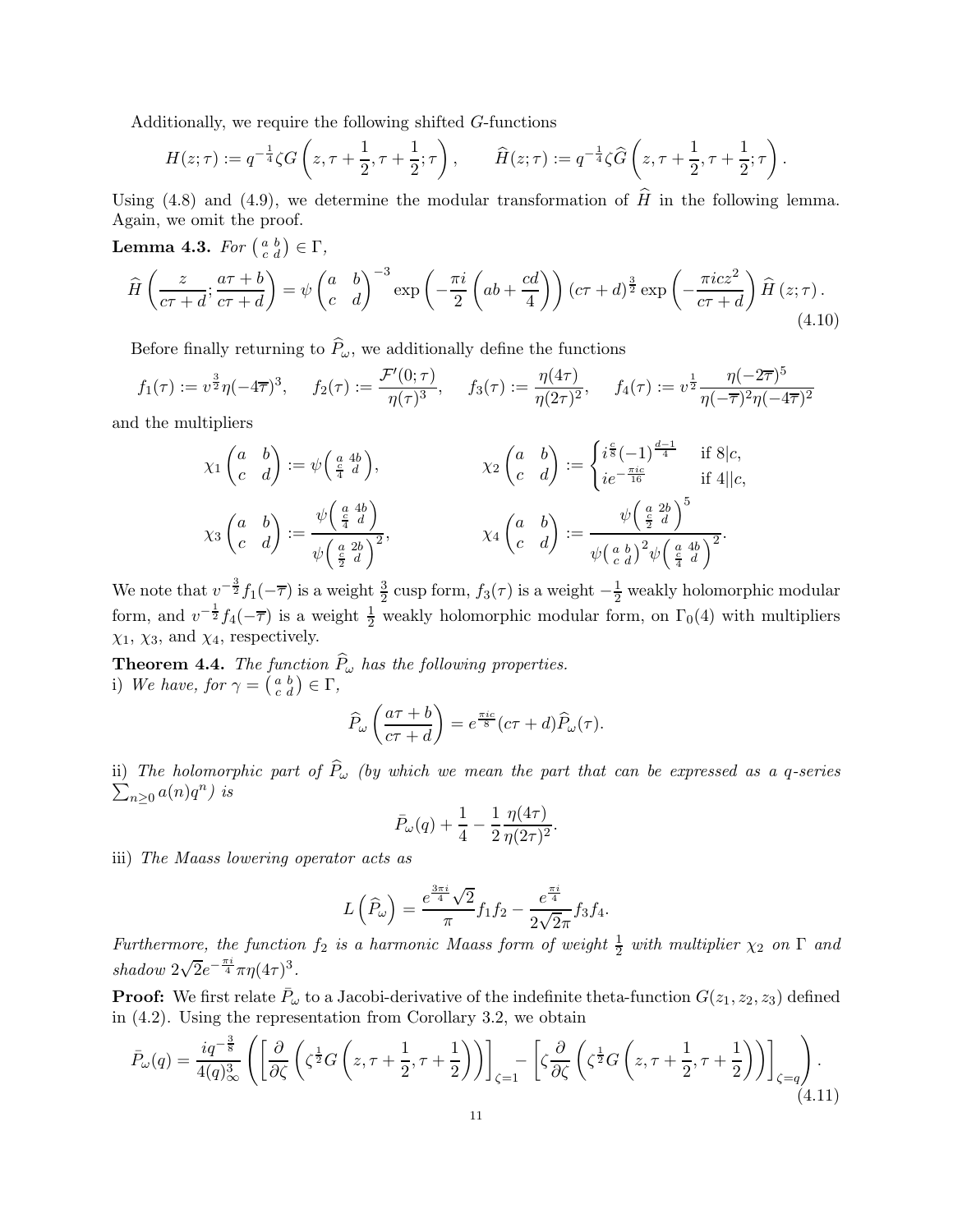By the definition of  $H(z; \tau)$ , (4.11) can be rewritten as

$$
\bar{P}_{\omega}(q) = \frac{i}{4\eta(\tau)^3} \left( \left[ \frac{\partial}{\partial \zeta} \left( \zeta^{-\frac{1}{2}} H(z) \right) \right]_{\zeta=1} - \left[ \zeta \frac{\partial}{\partial \zeta} \left( \zeta^{-\frac{1}{2}} H(z) \right) \right]_{\zeta=q} \right) \tag{4.12}
$$

and the modular completion of (4.11), which we show below is  $\hat{P}_{\omega}(\tau)$ , becomes

$$
\frac{i}{4\eta(\tau)^3} \left( \left[ \frac{\partial}{\partial \zeta} \left( \zeta^{-\frac{1}{2}} \widehat{H}(z) \right) \right]_{\zeta=1} - \left[ \zeta \frac{\partial}{\partial \zeta} \left( \zeta^{-\frac{1}{2}} \widehat{H}(z) \right) \right]_{\zeta=q} \right). \tag{4.13}
$$

Below we determine its holomorphic part. Indeed, we see below that if z is fixed,  $\tau \mapsto H(z; \tau)$  –  $H(z; \tau)$  may be a mix of holomorphic and non-holomorphic functions.

We now regroup the terms from (4.13), first noting that, for a function  $f : \mathbb{C} \to \mathbb{C}$ , we have

$$
\left[\zeta \frac{\partial}{\partial \zeta} f(z)\right]_{\zeta=q} = \frac{1}{2\pi i} \left[\frac{\partial}{\partial z} f(z)\right]_{z=\tau} = \frac{1}{2\pi i} \left[\frac{\partial}{\partial z} f(z+\tau)\right]_{z=0} = \left[\frac{\partial}{\partial \zeta} f(z+\tau)\right]_{\zeta=1}.
$$

Thus the second term in (4.13) can be expanded as

$$
-\left[\frac{\partial}{\partial \zeta}\left(q^{-\frac{1}{2}}\zeta^{-\frac{1}{2}}\widehat{H}(z+\tau)\right)\right]_{\zeta=1}=-\frac{1}{2}q^{-\frac{1}{2}}\widehat{H}(\tau)-\left[\frac{\partial}{\partial \zeta}\left(q^{-\frac{1}{2}}\zeta^{-1}\widehat{H}(z+\tau)\right)\right]_{\zeta=1}.
$$

We can now combine terms that satisfy the same modular transformations. For this, we set

$$
\widehat{H}_1(\tau) := -\frac{1}{2} \left( \widehat{H}_{11}(\tau) + \widehat{H}_{12}(\tau) \right), \qquad \widehat{H}_2(\tau) := \widehat{H}_{21}(\tau) - \widehat{H}_{22}(\tau),
$$

where

$$
\widehat{\mathcal{H}}_{11}(\tau) := \widehat{H}(0; \tau), \qquad \widehat{\mathcal{H}}_{12}(\tau) := q^{-\frac{1}{2}} \widehat{H}(\tau; \tau), \qquad (4.14)
$$
\n
$$
\widehat{\mathcal{H}}_{21}(\tau) := \left[ \frac{\partial}{\partial \zeta} \widehat{H}(z; \tau) \right]_{\zeta=1}, \qquad \widehat{\mathcal{H}}_{22}(\tau) := \left[ \frac{\partial}{\partial \zeta} \left( q^{-\frac{1}{2}} \zeta^{-1} \widehat{H}(z + \tau; \tau) \right) \right]_{\zeta=1} .
$$

We see below that  $\widehat{\mathcal{H}}_1$  and  $\widehat{\mathcal{H}}_2$ , respectively, satisfy modular transformations of weights  $\frac{3}{2}$  $\frac{3}{2}$  and  $\frac{5}{2}$ . In a similar fashion, we define the functions

$$
\mathcal{H}_1(\tau) := -\frac{1}{2} \left( H(0; \tau) + q^{-\frac{1}{2}} H(\tau; \tau) \right),
$$
  

$$
\mathcal{H}_2(\tau) := \left[ \frac{\partial}{\partial \zeta} H(z; \tau) \right]_{\zeta=1} + \left[ \frac{\partial}{\partial \zeta} \left( q^{-\frac{1}{2}} \zeta^{-1} H(z + \tau; \tau) \right) \right]_{\zeta=1}.
$$

We note that in this notation (4.12) becomes  $\bar{P}_{\omega} = \frac{i}{4\pi}$  $\frac{i}{4\eta^3}(\mathcal{H}_1+\mathcal{H}_2)$ , and its modular completion is given by  $\frac{i}{4\eta^3}(\hat{\mathcal{H}}_1 + \hat{\mathcal{H}}_2)$ . Again, we must show that this modular completion is in fact  $\hat{P}_\omega$ .

We next prove modularity of  $\hat{\mathcal{H}}_1$  and  $\hat{\mathcal{H}}_2$ . Firstly, from Lemma 4.3, we have for  $\begin{pmatrix} a & b \\ c & d \end{pmatrix} \in \Gamma$ 

$$
\widehat{\mathcal{H}}_{11}\left(\frac{a\tau+b}{c\tau+d}\right) = \psi \begin{pmatrix} a & b \\ c & d \end{pmatrix}^{-3} e^{-\frac{\pi i}{2}\left(ab+\frac{cd}{4}\right)} \left(c\tau+d\right)^{\frac{3}{2}} \widehat{\mathcal{H}}_{11}(\tau),\tag{4.15}
$$

$$
\widehat{\mathcal{H}}_{21}\left(\frac{a\tau+b}{c\tau+d}\right) = \psi\left(\begin{matrix} a & b \\ c & d \end{matrix}\right)^{-3} e^{-\frac{\pi i}{2}\left(ab+\frac{cd}{4}\right)}(c\tau+d)^{\frac{5}{2}}\widehat{\mathcal{H}}_{21}(\tau). \tag{4.16}
$$

The other two functions from (4.14) also satisfy modular transformations, which we see by rewriting them. A direct calculation, with  $(4.7)$  and  $(4.6)$ , yields

$$
\widehat{H}(z+\tau) = q^{\frac{1}{4}}\zeta^2 \sum_{0 \le \alpha, \beta \le 1} i^{\alpha+\beta} \widehat{F}\left(z, \frac{\tau}{2} + \frac{1}{4} + \frac{\alpha}{2}, \frac{\tau}{2} + \frac{1}{4} + \frac{\beta}{2}\right).
$$
(4.17)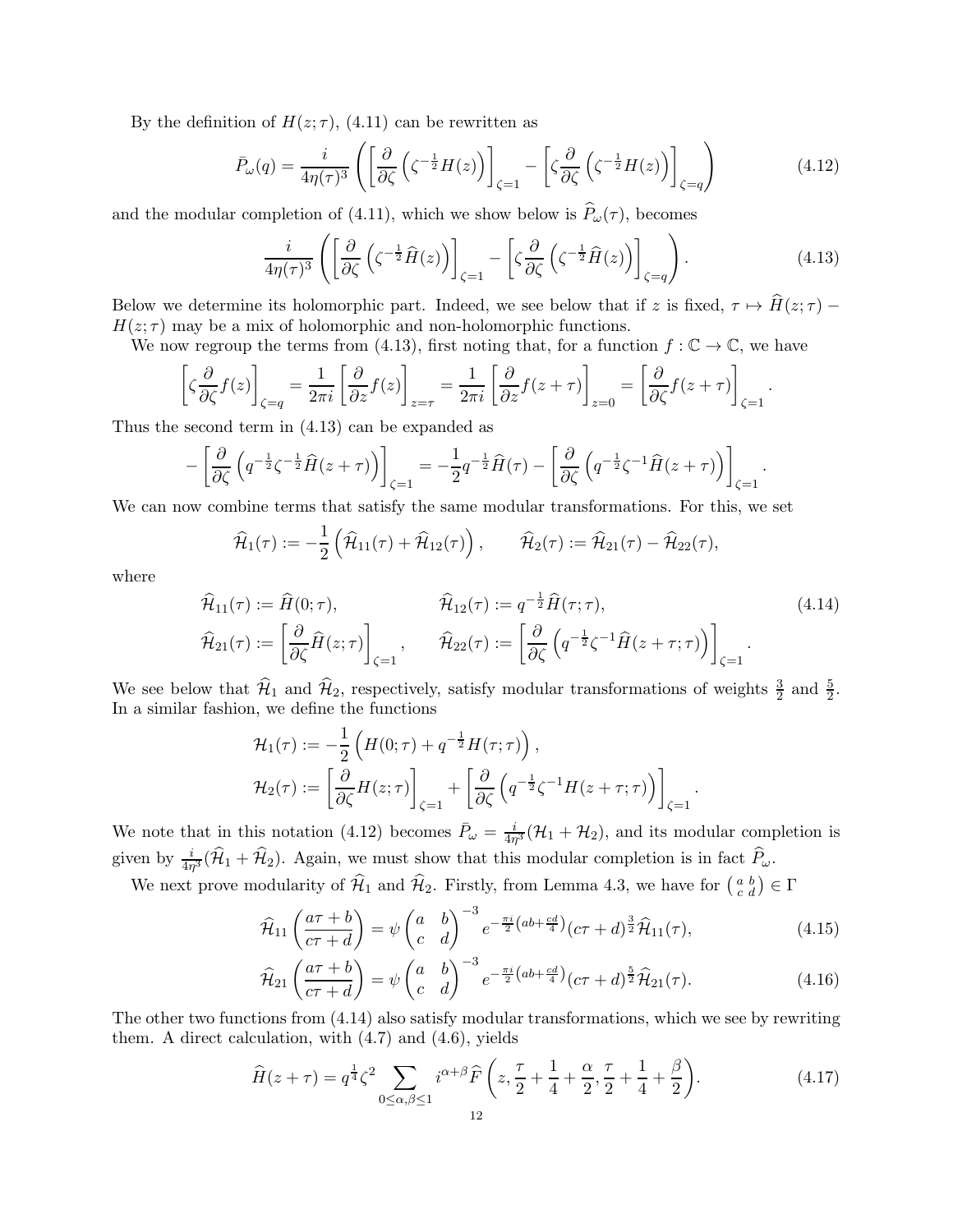One can verify the transformation formulas for  $q^{-\frac{1}{4}}\zeta \widehat{F}(z, \frac{\tau}{2} + \frac{1}{4} + \frac{\alpha}{2})$  $\frac{\alpha}{2}, \frac{\tau}{2} + \frac{1}{4} + \frac{\beta}{2}$  $(\frac{\rho}{2})$  to find that the function  $q^{-\frac{1}{2}}\zeta^{-1}\widehat{H}(z+\tau)$  satisfies the same modular transformation as in Lemma 4.3. Thus the analogue of (4.15) also holds for  $\hat{\mathcal{H}}_{12}$ , and (4.16) holds for  $\hat{\mathcal{H}}_{22}$ .

Using (2.1), the modular completion of F requires the additional terms in  $\hat{F} - F$ , which equal

$$
R^*(z_1, z_2, z_3; \tau) := -\frac{1}{2}\vartheta(z_1; \tau)\mu(z_1, z_2; \tau)R(z_1 - z_3; \tau) - \frac{1}{2}\vartheta(z_1; \tau)R(z_1 - z_2; \tau)\mu(z_1, z_3; \tau) - \frac{i}{4}\vartheta(z_1; \tau)R(z_1 - z_2; \tau)R(z_1 - z_3; \tau) - \frac{i\eta(\tau)^3\vartheta(z_2 + z_3; \tau)}{2\vartheta(z_2; \tau)\vartheta(z_3; \tau)}R(z_1 - z_2 - z_3; \tau).
$$
\n(4.18)

We use this to help identify the excess terms in the modular completion  $\mathcal{H}_1$ . In particular, plugging into the definition of  $H$  as well as  $(4.17)$ , we have

$$
-2\left(\widehat{\mathcal{H}}_1 - \mathcal{H}_1\right)
$$
  
= 
$$
\sum_{0 \le \alpha, \beta \le 1} i^{-\alpha-\beta} \left( q^{-\frac{1}{4}} R^* \left( 0, \frac{\tau}{2} + \frac{1}{4} + \frac{\alpha}{2}, \frac{\tau}{2} + \frac{1}{4} + \frac{\beta}{2} \right) + q^{\frac{1}{4}} R^* \left( \tau, \frac{\tau}{2} + \frac{1}{4} + \frac{\alpha}{2}, \frac{\tau}{2} + \frac{1}{4} + \frac{\beta}{2} \right) \right).
$$
  
(4.19)

Recalling (4.4), we compute that

$$
R^*(0, z_2, z_3) = \frac{i}{2}\eta^3 \left(\frac{R(z_2)}{\vartheta(z_3)} + \frac{R(z_3)}{\vartheta(z_2)} - \frac{\vartheta(z_2 + z_3)}{\vartheta(z_2)\vartheta(z_3)}R(z_2 + z_3)\right).
$$
 (4.20)

Similarly, a calculation with Lemmas 2.1 and 2.2 yields

$$
R^*(\tau, z_2, z_3) = -q^{\frac{1}{2}} \zeta_2^{-1} \zeta_3^{-1} R^*(0, z_2, z_3) + i q^{\frac{3}{8}} \zeta_2^{-\frac{1}{2}} \zeta_3^{-\frac{1}{2}} \eta^3 \left( \frac{\zeta_3^{-\frac{1}{2}}}{\vartheta(z_3)} + \frac{\zeta_2^{-\frac{1}{2}}}{\vartheta(z_2)} - \frac{\vartheta(z_2 + z_3)}{\vartheta(z_2)\vartheta(z_3)} \right). \tag{4.21}
$$

We now determine whether  $\hat{\mathcal{H}}_1 - \mathcal{H}_1$  adds any additional holomorphic terms to  $\bar{P}_\omega$ . The first term of (4.21) combined with (4.20) contributes the following to (4.19)

$$
\sum_{0 \le \alpha, \beta \le 1} i^{-\alpha-\beta} \left( q^{-\frac{1}{4}} R^* \left( 0, \frac{\tau}{2} + \frac{1}{4} + \frac{\alpha}{2}, \frac{\tau}{2} + \frac{1}{4} + \frac{\beta}{2} \right) + (-1)^{\alpha+\beta} q^{-\frac{1}{4}} R^* \left( 0, \frac{\tau}{2} + \frac{1}{4} + \frac{\alpha}{2}, \frac{\tau}{2} + \frac{1}{4} + \frac{\beta}{2} \right) \right)
$$
  
=  $2q^{-\frac{1}{4}} \left( R^* \left( 0, \frac{\tau}{2} + \frac{1}{4}, \frac{\tau}{2} + \frac{1}{4} \right) - R^* \left( 0, \frac{\tau}{2} + \frac{3}{4}, \frac{\tau}{2} + \frac{3}{4} \right) \right)$   
=  $iq^{-\frac{1}{4}} \eta^3 \left( \frac{2R \left( \frac{\tau}{2} + \frac{1}{4} \right)}{\vartheta \left( \frac{\tau}{2} + \frac{1}{4} \right)} - \frac{2R \left( \frac{\tau}{2} + \frac{3}{4} \right)}{\vartheta \left( \frac{\tau}{2} + \frac{3}{4} \right)} - \frac{\vartheta \left( \tau + \frac{1}{2} \right)}{\vartheta \left( \frac{\tau}{2} + \frac{1}{4} \right)^2} R \left( \tau + \frac{1}{2} \right) + \frac{\vartheta \left( \tau + \frac{3}{2} \right)}{\vartheta \left( \frac{\tau}{2} + \frac{3}{4} \right)^2} R \left( \tau + \frac{3}{2} \right) \right).$ 

Noting that

$$
\vartheta\left(\tau + \frac{1}{2}\right) = -2q^{-\frac{1}{2}} \frac{\eta(2\tau)^2}{\eta(\tau)}, \quad \vartheta\left(\tau + \frac{3}{2}\right) = -\vartheta\left(\tau + \frac{1}{2}\right),
$$
\n
$$
\vartheta\left(\frac{\tau}{2} + \frac{3}{4}\right) = -i\vartheta\left(\frac{\tau}{2} + \frac{1}{4}\right), \quad \vartheta\left(\frac{\tau}{2} + \frac{1}{4}\right) = e^{-\frac{3\pi i}{4}} q^{-\frac{1}{8}} \frac{\eta(2\tau)^2}{\eta(4\tau)},
$$
\n
$$
R\left(\tau + \frac{1}{2}\right) = 2iq^{\frac{3}{8}}, \quad R\left(\frac{\tau}{2} + \frac{1}{4}\right) = iR\left(\frac{\tau}{2} + \frac{3}{4}\right) - 2e^{-\frac{3\pi i}{4}} q^{\frac{1}{8}}, \quad R\left(\tau + \frac{3}{2}\right) = -R\left(\tau + \frac{1}{2}\right),
$$
\n(4.22)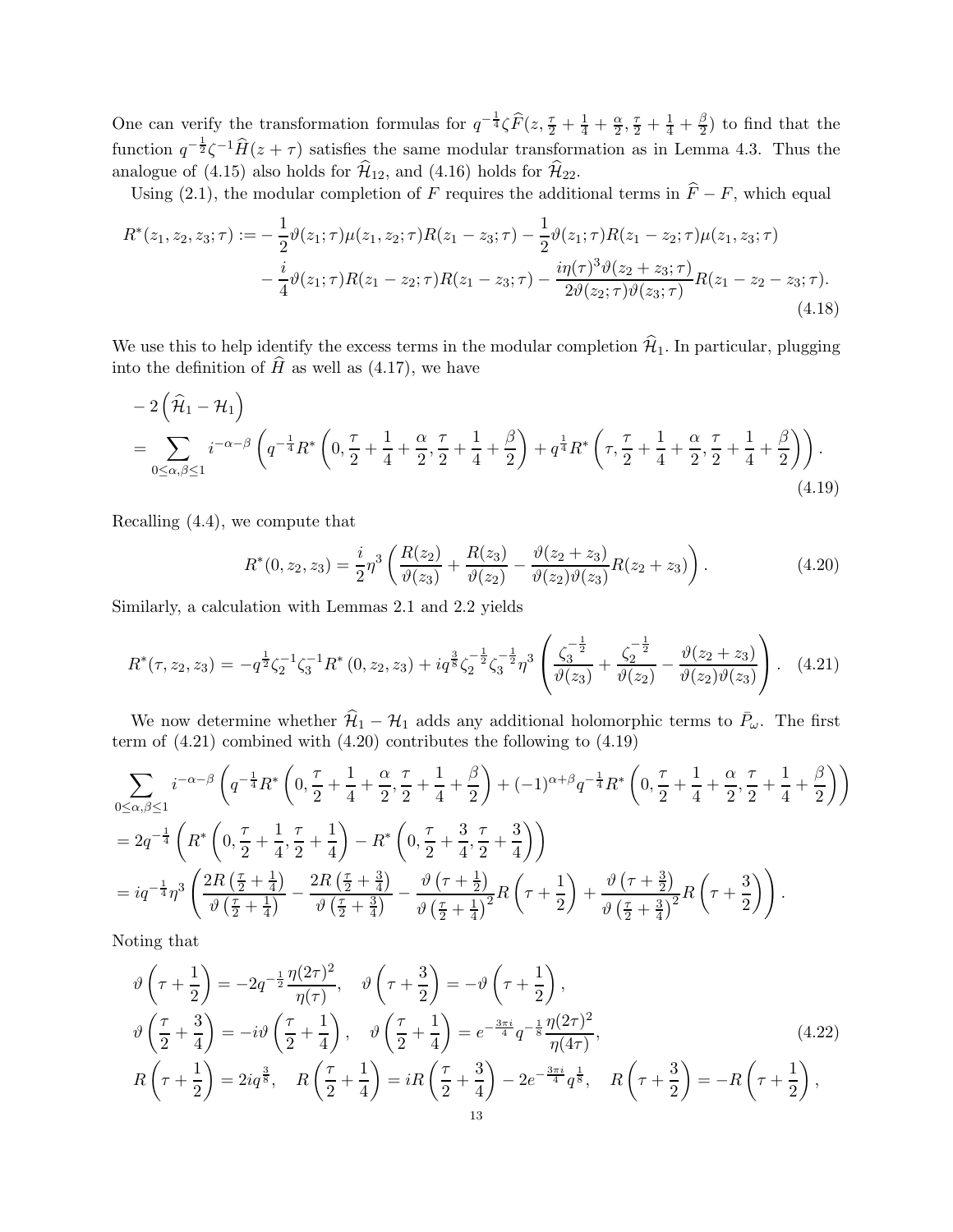we obtain that the previous expression equals

$$
-\frac{4i\eta(\tau)^3\eta(4\tau)}{\eta(2\tau)^2} + \frac{8iq^{-\frac{1}{8}}\eta(\tau)^2\eta(4\tau)^2}{\eta(2\tau)^2}.
$$
\n(4.23)

The second and third terms from (4.21) contribute (after switching the roles of  $\alpha$  and  $\beta$  in the third term)

$$
2e^{-\frac{\pi i}{4}}q^{-\frac{1}{8}}\eta^3\sum_{0\le\alpha,\beta\le 1}\frac{(-1)^{\alpha}i^{\beta}}{\vartheta\left(\frac{\tau}{2}+\frac{1}{4}+\frac{\beta}{2}\right)}=0.
$$

For the final term of (4.21), we note that  $\vartheta(\tau + \frac{1}{2} + \frac{\alpha + \beta}{2})$  $\frac{+\beta}{2}$  = 0 if  $\alpha \not\equiv \beta \pmod{2}$ . Thus the corresponding sum simplifies to

$$
-q^{\frac{1}{8}}\eta^{3} \sum_{0\leq\alpha,\beta\leq1} \frac{(-1)^{\alpha+\beta}\vartheta\left(\tau+\frac{1}{2}+\frac{\alpha+\beta}{2}\right)}{\vartheta\left(\frac{\tau}{2}+\frac{1}{4}+\frac{\alpha}{2}\right)\vartheta\left(\frac{\tau}{2}+\frac{1}{4}+\frac{\beta}{2}\right)} = -q^{\frac{1}{8}}\eta^{3}\left(\frac{\vartheta\left(\tau+\frac{1}{2}\right)}{\vartheta\left(\frac{\tau}{2}+\frac{1}{4}\right)^{2}}+\frac{\vartheta\left(\tau+\frac{3}{2}\right)}{\vartheta\left(\frac{\tau}{2}+\frac{3}{4}\right)^{2}}\right)
$$

$$
= -2q^{\frac{1}{8}}\eta^{3}\frac{\vartheta\left(\tau+\frac{1}{2}\right)}{\vartheta\left(\frac{\tau}{2}+\frac{1}{4}\right)^{2}} = -\frac{4iq^{-\frac{1}{8}}\eta(\tau)^{2}\eta(4\tau)^{2}}{\eta(2\tau)^{2}},\tag{4.24}
$$

where we use (4.22) to rewrite  $\vartheta(\tau + \frac{1}{2})$  $\frac{1}{2}$ ) and  $\vartheta(\frac{\tau}{2} + \frac{1}{4})$  $\frac{1}{4}$ ) in terms of eta quotients. Combining with (4.23), we then obtain

$$
\widehat{\mathcal{H}}_1(\tau) - \mathcal{H}_1(\tau) = \frac{2i\eta(\tau)^3\eta(4\tau)}{\eta(2\tau)^2} - \frac{2iq^{-\frac{1}{8}}\eta(\tau)^2\eta(4\tau)^2}{\eta(2\tau)^2}.
$$
\n(4.25)

We next consider  $\widehat{\mathcal{H}}_2 - \mathcal{H}_2$ , and note that

$$
\widehat{\mathcal{H}}_2 - \mathcal{H}_2 = \left[ \frac{\partial}{\partial \zeta} \left( \sum_{0 \le \alpha, \beta \le 1} i^{-\alpha - \beta} \left( q^{-\frac{1}{4}} \zeta R^* \left( z, \frac{\tau}{2} + \frac{1}{4} + \frac{\alpha}{2}, \frac{\tau}{2} + \frac{1}{4} + \frac{\beta}{2} \right) - q^{\frac{1}{4}} R^* \left( z + \tau, \frac{\tau}{2} + \frac{1}{4} + \frac{\alpha}{2}, \frac{\tau}{2} + \frac{1}{4} + \frac{\beta}{2} \right) \right) \right) \Big|_{\zeta = 1} . \tag{4.26}
$$

We again need to determine the holomorphic components of these terms for our specific choices of  $z_j$ . We first evaluate the shifted term. Using (4.18) and Lemmas 2.1 and 2.2, and then calculating the derivative directly, we find that

$$
\begin{split}\n&\left[\frac{\partial}{\partial\zeta}R^{*}(z+\tau,z_{2},z_{3})\right]_{\zeta=1} \\
&=-q^{\frac{1}{2}}\zeta_{2}^{-1}\zeta_{3}^{-1}\left[\frac{\partial}{\partial\zeta}\left(\zeta R^{*}(z,z_{2},z_{3})\right)\right]_{\zeta=1} - \zeta_{2}^{-1}\zeta_{3}^{-\frac{1}{2}}q^{\frac{3}{8}}\left[\frac{\partial}{\partial\zeta}\left(\zeta^{\frac{1}{2}}\vartheta(z)\mu(z,z_{2})\right)\right]_{\zeta=1} \\
&-\zeta_{3}^{-1}\zeta_{2}^{-\frac{1}{2}}q^{\frac{3}{8}}\left[\frac{\partial}{\partial\zeta}\left(\zeta^{\frac{1}{2}}\vartheta(z)\mu(z,z_{3})\right)\right]_{\zeta=1} + \frac{i}{2}\zeta_{2}^{-1}\zeta_{3}^{-\frac{1}{2}}q^{\frac{3}{8}}\left[\frac{\partial}{\partial\zeta}\left(\zeta^{\frac{1}{2}}\vartheta(z)R(z-z_{2})\right)\right]_{\zeta=1} \\
&+\frac{i}{2}\zeta_{3}^{-1}\zeta_{2}^{-\frac{1}{2}}q^{\frac{3}{8}}\left[\frac{\partial}{\partial\zeta}\left(\zeta^{\frac{1}{2}}\vartheta(z)R(z-z_{3})\right)\right]_{\zeta=1} - 2iq^{\frac{1}{4}}\zeta_{2}^{-\frac{1}{2}}\zeta_{3}^{-\frac{1}{2}}\left[\frac{\partial}{\partial\zeta}\vartheta(z)\right]_{\zeta=1} \\
&-\frac{i}{2}\zeta_{2}^{-1}\zeta_{3}^{-\frac{1}{2}}q^{\frac{3}{8}}\left[\frac{\partial}{\partial\zeta}\left(\zeta^{\frac{1}{2}}\vartheta(z)R(z-z_{2})\right)\right]_{\zeta=1} - \frac{i}{2}\zeta_{3}^{-1}\zeta_{2}^{-\frac{1}{2}}q^{\frac{3}{8}}\left[\frac{\partial}{\partial\zeta}\left(\zeta^{\frac{1}{2}}\vartheta(z)R(z-z_{3})\right)\right]_{\zeta=1} \\
&+ iq^{\frac{1}{4}}\zeta_{2}^{-\frac{1}{2}}\zeta_{3}^{-\frac{1}{2}}\left[\frac{\partial}{\partial\zeta}\vartheta(z)\right]_{\zeta=1} - \frac{iq^{\frac{3
$$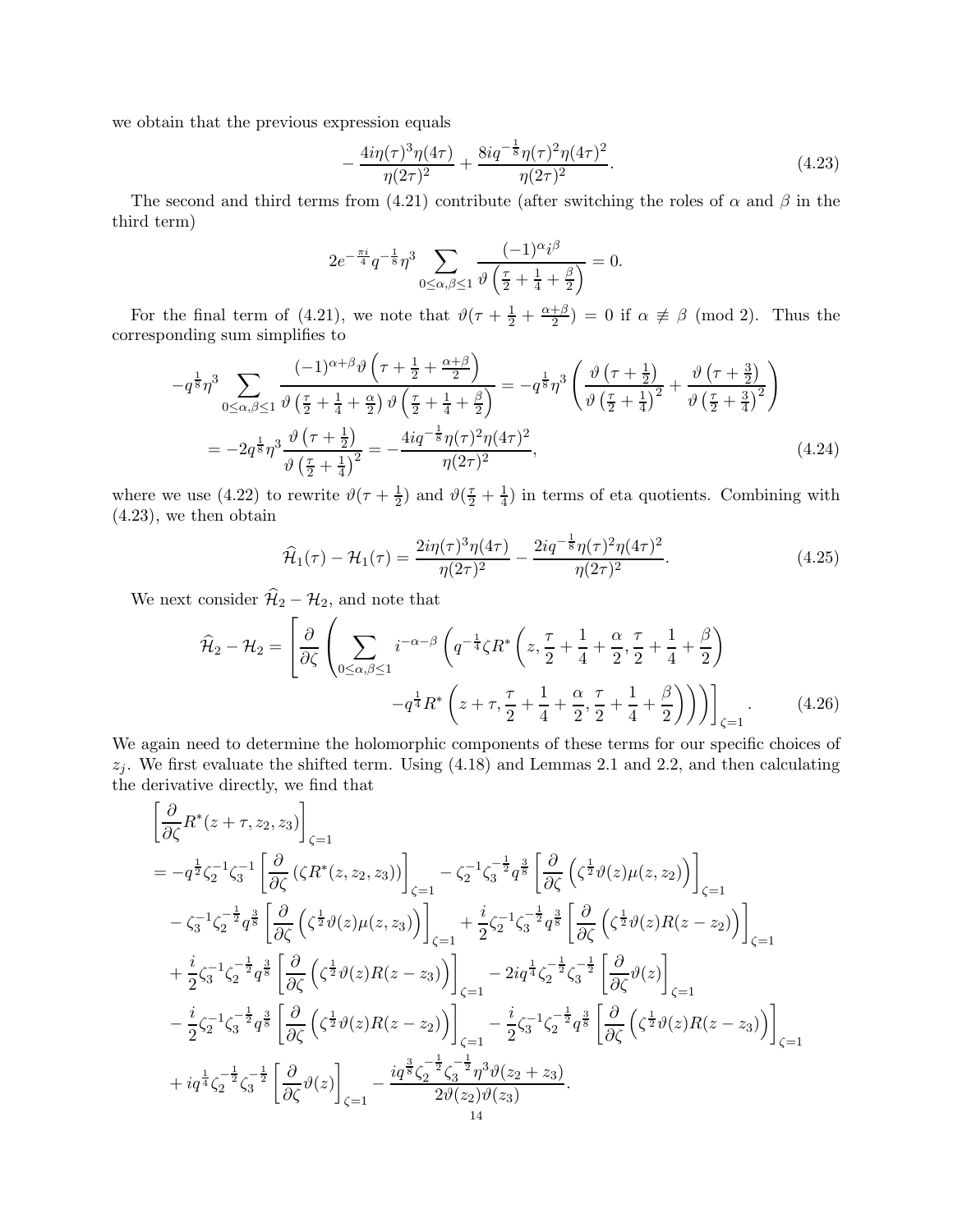After cancellation, we are left with the following terms:

$$
- q^{\frac{1}{2}} \zeta_2^{-1} \zeta_3^{-1} \left[ \frac{\partial}{\partial \zeta} \left( \zeta R^*(z, z_2, z_3) \right) \right]_{\zeta=1} - \zeta_2^{-1} \zeta_3^{-\frac{1}{2}} q^{\frac{3}{8}} \left[ \frac{\partial}{\partial \zeta} \left( \zeta^{\frac{1}{2}} \vartheta(z) \mu(z, z_2) \right) \right]_{\zeta=1} - \zeta_3^{-1} \zeta_2^{-\frac{1}{2}} q^{\frac{3}{8}} \left[ \frac{\partial}{\partial \zeta} \left( \zeta^{\frac{1}{2}} \vartheta(z) \mu(z, z_3) \right) \right]_{\zeta=1} - iq^{\frac{1}{4}} \zeta_2^{-\frac{1}{2}} \zeta_3^{-\frac{1}{2}} \left[ \frac{\partial}{\partial \zeta} \vartheta(z) \right]_{\zeta=1} - \frac{i q^{\frac{3}{8}} \zeta_2^{-\frac{1}{2}} \zeta_3^{-\frac{1}{2}} \eta^3 \vartheta(z_2 + z_3)}{2 \vartheta(z_2) \vartheta(z_3)}.
$$
\n(4.27)

We now evaluate the contribution of each term of (4.27) to (4.26). Recalling (4.4), we find that the fourth term of (4.27) sums to

$$
i\eta^3 \sum_{0 \le \alpha, \beta \le 1} (-1)^{\alpha + \beta} = 0.
$$

For convenience, we define

$$
f(z_j;\tau) := \left[\frac{\partial}{\partial \zeta} \left(\zeta^{\frac{1}{2}} \vartheta(z;\tau) \mu(z,z_j;\tau)\right)\right]_{\zeta=1} = \frac{\zeta_j^{\frac{1}{2}}}{2} \sum_{n \in \mathbb{Z}} \frac{(-1)^n (2n+1) q^{\frac{n(n+1)}{2}}}{1 - \zeta_j q^n}
$$

.

By rewriting the second and third terms in terms of  $f(z_j)$ , we find that they also cancel completely, as

$$
-e^{\frac{\pi i}{4}}q^{-\frac{1}{8}}\sum_{0\le\alpha,\beta\le 1}i^{-\alpha-\beta}\left((-1)^{\alpha}i^{-\beta}f\left(\frac{\tau}{2}+\frac{1}{4}+\frac{\alpha}{2}\right)+(-1)^{\beta}i^{-\alpha}f\left(\frac{\tau}{2}+\frac{1}{4}+\frac{\beta}{2}\right)\right)
$$
  
=  $-2e^{\frac{\pi i}{4}}q^{-\frac{1}{8}}\sum_{0\le\alpha,\beta\le 1}i^{\alpha}(-1)^{\beta}f\left(\frac{\tau}{2}+\frac{1}{4}+\frac{\alpha}{2}\right)=0.$ 

The fifth term of (4.27) does make a contribution to  $\hat{H}_2 - H_2$ , which simplifies as

$$
- q^{\frac{1}{4}} \eta^3 \sum_{0 \le \alpha, \beta \le 1} i^{-\alpha - \beta} \left( -\frac{i}{2} q^{\frac{3}{8}} e^{-\pi i \left(\frac{\tau}{2} + \frac{1}{4} + \frac{\alpha}{2}\right)} e^{-\pi i \left(\frac{\tau}{2} + \frac{1}{4} + \frac{\beta}{2}\right)} \frac{\vartheta \left(\tau + \frac{1}{2} + \frac{\alpha + \beta}{2}\right)}{\vartheta \left(\frac{\tau}{2} + \frac{1}{4} + \frac{\alpha}{2}\right) \vartheta \left(\frac{\tau}{2} + \frac{1}{4} + \frac{\beta}{2}\right)} \right)
$$
  
= 
$$
\frac{2i q^{-\frac{1}{8}} \eta(\tau)^2 \eta(4\tau)^2}{\eta(2\tau)^2},
$$

where we have the same cancellations as in  $(4.24)$ .

Finally, the first term of (4.27) combines with  $R^*(z, \frac{\tau}{2} + \frac{1}{4} + \frac{\alpha}{2})$  $\frac{\alpha}{2}, \frac{\tau}{2} + \frac{1}{4} + \frac{\beta}{2}$  $\frac{1}{2}$ ) from (4.26) to give

$$
q^{-\frac{1}{4}} \left[ \frac{\partial}{\partial \zeta} \left( \zeta \sum_{0 \le \alpha, \beta, \le 1} \left( i^{-\alpha - \beta} - i^{\alpha + \beta} \right) R^* \left( z, \frac{\tau}{2} + \frac{1}{4} + \frac{\alpha}{2}, \frac{\tau}{2} + \frac{1}{4} + \frac{\beta}{2} \right) \right) \right]_{\zeta = 1}
$$
  
= 
$$
-4iq^{-\frac{1}{4}} \left[ \frac{\partial}{\partial \zeta} \left( \zeta R^* \left( z, \frac{\tau}{2} + \frac{1}{4}, \frac{\tau}{2} + \frac{3}{4} \right) \right) \right]_{\zeta = 1},
$$
(4.28)

where in the final equality we use the symmetry  $R^*(z, z_1, z_2) = R^*(z, z_2, z_1)$ .

To evaluate the above, recall that

$$
\[\frac{\partial}{\partial \zeta} (\zeta R^*(z, z_2, z_3))\]_{\zeta=1}
$$
\n
$$
= \left[\frac{\partial}{\partial \zeta} \left(-\frac{1}{2} \zeta \vartheta(z) \mu(z, z_2) R(z - z_3) - \frac{1}{2} \zeta \vartheta(z) \mu(z, z_3) R(z - z_2) - \frac{i}{4} \zeta \vartheta(z) R(z - z_2) R(z - z_3) \right)\right]
$$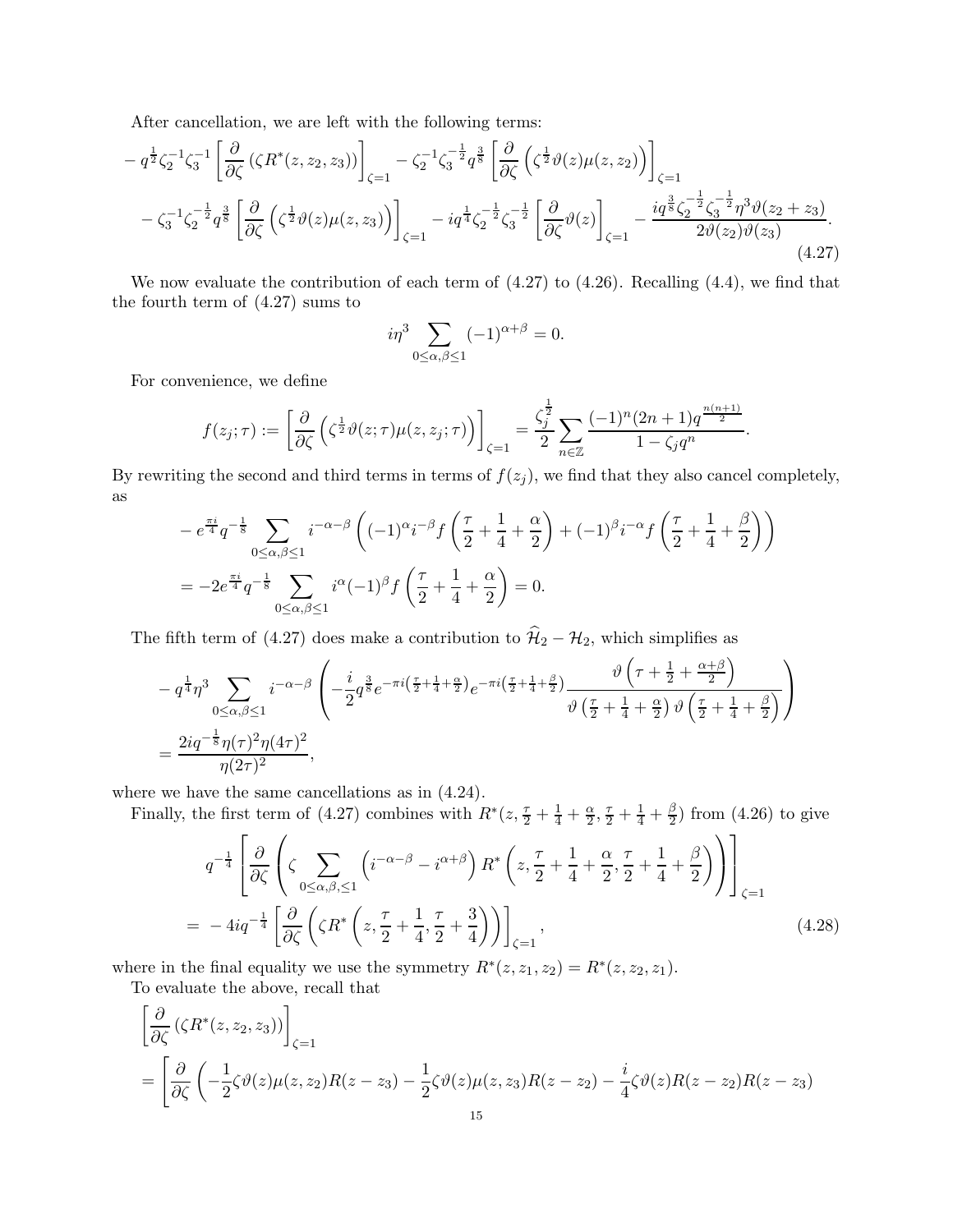$$
-\frac{i\eta^3\vartheta(z_2+z_3)}{2\vartheta(z_2)\vartheta(z_3)}\zeta R(z-z_2-z_3)\bigg)\bigg]_{\zeta=1}.\tag{4.29}
$$

Plugging in our specific values of  $z_2$  and  $z_3$ , we begin with the fourth term of  $(4.29)$ . From the fact that  $\vartheta$  vanishes at  $\mathbb{Z} + \mathbb{Z}\tau$ , this term vanishes.

Next we consider the third term of (4.29) when plugging into (4.28). Noting that we need to differentiate  $\vartheta$  (see (4.4)) and using our specific values of  $z_2, z_3$ , along with the fact that R is even, this becomes

$$
-iq^{-\frac{1}{4}}\eta^3 R\left(\frac{\tau}{2} + \frac{1}{4}\right) R\left(\frac{\tau}{2} + \frac{3}{4}\right). \tag{4.30}
$$

.

Finally, the first and second terms of (4.29) result in

$$
2iq^{-\frac{1}{4}}\left(f\left(\frac{\tau}{2}+\frac{1}{4}\right)R\left(\frac{\tau}{2}+\frac{3}{4}\right)+f\left(\frac{\tau}{2}+\frac{3}{4}\right)R\left(\frac{\tau}{2}+\frac{1}{4}\right)\right) + g\left(\frac{\tau}{2}+\frac{1}{4}\right)\left[\frac{\partial}{\partial\zeta}\left(\zeta^{\frac{1}{2}}R\left(z-\frac{\tau}{2}-\frac{3}{4}\right)\right)\right]_{\zeta=1} + g\left(\frac{\tau}{2}+\frac{3}{4}\right)\left[\frac{\partial}{\partial\zeta}\left(\zeta^{\frac{1}{2}}R\left(z-\frac{\tau}{2}-\frac{1}{4}\right)\right)\right]_{\zeta=1}),
$$
\n(4.31)

where

$$
g(z;\tau) := \zeta^{\frac{1}{2}} \sum_{n \in \mathbb{Z}} \frac{(-1)^n q^{\frac{n(n+1)}{2}}}{1 - \zeta q^n}.
$$

We now determine the holomorphic terms in (4.30) and (4.31). We start with those that arise from not differentiating R. Noting that

$$
sgn\left(n-\frac{1}{2}\right) - sgn(n) = \begin{cases} 0 & \text{if } n \neq 0, \\ -1 & \text{if } n = 0, \end{cases}
$$

we obtain

$$
R\left(\frac{\tau}{2} + \frac{1}{4}\right) = \sum_{n \in \frac{1}{2} + \mathbb{Z}} \left(\text{sgn}\left(n\right) - E\left(\left(n + \frac{1}{2}\right)\sqrt{2v}\right)\right) (-1)^{n - \frac{1}{2}} e^{-\frac{\pi in}{2}} q^{-\frac{n(n+1)}{2}}
$$
  
=  $e^{\frac{\pi i}{4}} q^{\frac{1}{8}} - e^{\frac{\pi i}{4}} q^{\frac{1}{8}} \sum_{n \in \mathbb{Z}} i^n \left(\text{sgn}\left(n\right) - E\left(n\sqrt{2v}\right)\right) q^{-\frac{n^2}{2}} = e^{\frac{\pi i}{4}} q^{\frac{1}{8}} + N_1(\tau),$ 

where in the last line we use that the sum over even integers  $n$  vanishes, and where we set

$$
N_1(\tau) := e^{-\frac{\pi i}{4}} q^{\frac{1}{8}} \sum_{n \in \mathbb{Z}} (-1)^n \left( \text{sgn}(2n+1) - E\left( (2n+1)\sqrt{2v} \right) \right) q^{-\frac{1}{2}(2n+1)^2}
$$

Now  $N_1$  is "purely" non-holomorphic, by which we mean that the coefficients of its q-expansion are incomplete Gamma functions with arguments in  $v$  (cf.  $(2.2)$ ). Moreover,  $(4.22)$  gives that

$$
R\left(\frac{\tau}{2} + \frac{3}{4}\right) = -iN_1(\tau) + e^{\frac{3\pi i}{4}}q^{\frac{1}{8}}.
$$

We conclude that the holomorphic contribution of (4.30) to (4.26) is

$$
i\eta^3.
$$

Similarly, the holomorphic components from the first two terms in (4.31) simplify as

$$
2e^{\frac{3\pi i}{4}}q^{-\frac{1}{8}}\left(if\left(\frac{\tau}{2}+\frac{1}{4}\right)+f\left(\frac{\tau}{2}+\frac{3}{4}\right)\right)=-2iq^{\frac{1}{8}}\sum_{n\in\mathbb{Z}}\frac{(-1)^{n}(2n+1)q^{\frac{n(n+1)}{2}}}{1+q^{2n+1}}
$$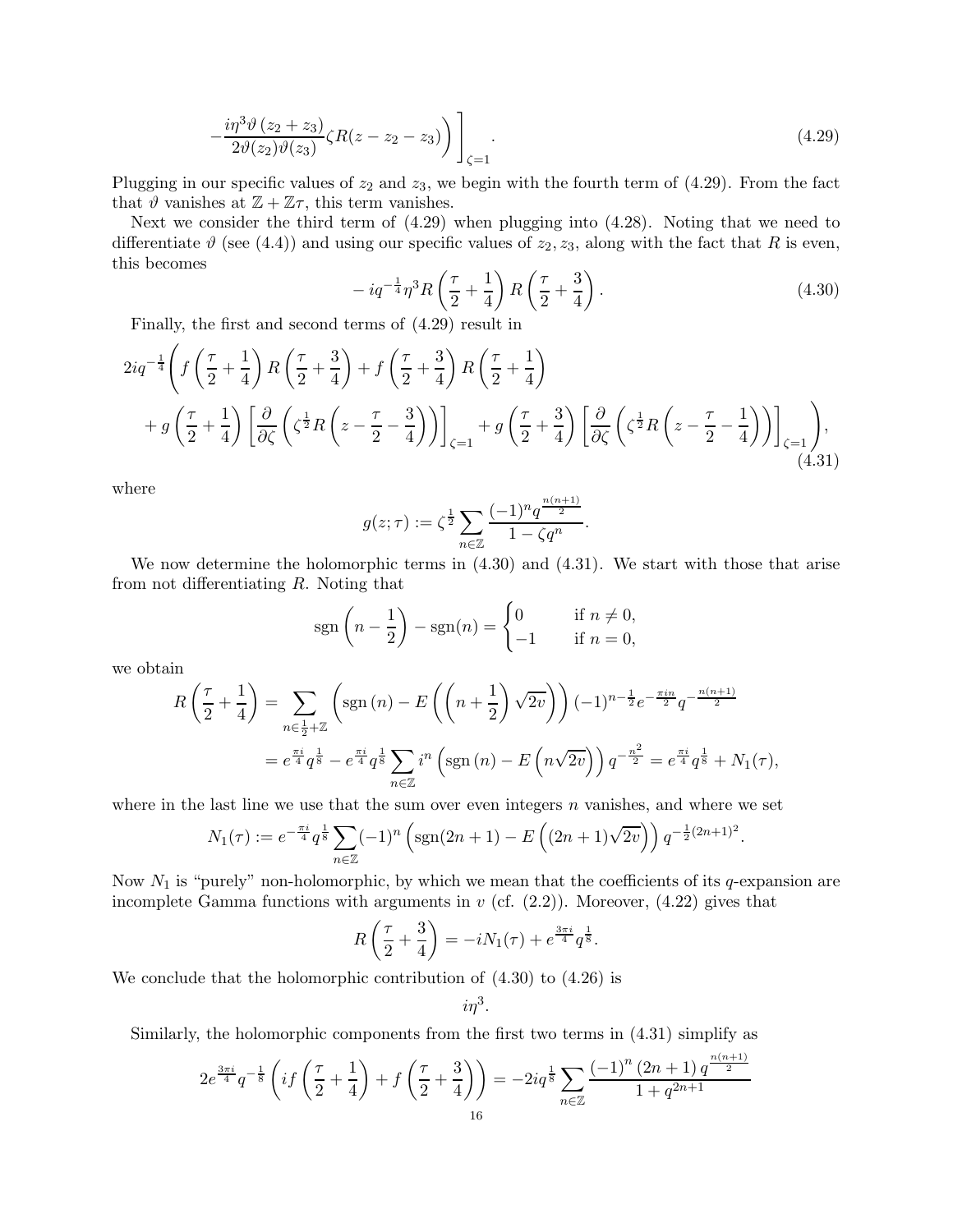$$
= -iq^{\frac{1}{8}} \sum_{n \in \mathbb{Z}} (-1)^n (2n+1) q^{\frac{n(n+1)}{2}} = -2i\eta^3.
$$

We rewrite the third term of (4.31) as

$$
g\left(\frac{\tau}{2} + \frac{1}{4}\right) \left[\frac{\partial}{\partial \zeta} \left(-i\zeta^{-\frac{1}{2}} R\left(-z - \frac{\tau}{2} - \frac{1}{4}\right) + 2e^{\frac{3\pi i}{4}} q^{\frac{1}{8}}\right)\right]_{\zeta=1}
$$
  
= 
$$
-ig\left(\frac{\tau}{2} + \frac{1}{4}\right) \left[-\frac{\partial}{\partial \zeta} \left(\zeta^{\frac{1}{2}} R\left(z - \frac{\tau}{2} - \frac{1}{4}\right)\right)\right]_{\zeta=1}.
$$

The third and fourth terms (including the outside factor) now become

$$
-2q^{-\frac{1}{4}}\left[\frac{\partial}{\partial \zeta}\left(\zeta^{\frac{1}{2}}R\left(z-\frac{\tau}{2}-\frac{1}{4}\right)\right)\right]_{\zeta=1}\left(g\left(\frac{\tau}{2}+\frac{1}{4}\right)-ig\left(\frac{\tau}{2}+\frac{3}{4}\right)\right).
$$
 (4.32)

To compute the derivative of R, we write

$$
\zeta^{\frac{1}{2}}R\left(z-\frac{\tau}{2}-\frac{1}{4}\right) = e^{\frac{\pi i}{4}}q^{\frac{1}{8}} + e^{\frac{\pi i}{4}}q^{\frac{1}{8}}\sum_{n\in\mathbb{Z}}\left(\text{sgn}(n)-E\left(\left(n+\frac{y}{v}\right)\sqrt{2v}\right)\right)i^{-n}q^{-\frac{n^2}{2}}\zeta^{-n}.
$$

Recalling (2.2), we then find that

$$
\begin{split}\n&\left[\frac{\partial}{\partial \zeta} \left(\zeta^{\frac{1}{2}} R \left(z - \frac{\tau}{2} - \frac{1}{4}\right)\right)\right]_{\zeta=1} \\
&= -e^{\frac{\pi i}{4}} q^{\frac{1}{8}} \sum_{n \in \mathbb{Z}} i^{-n} n \left(\text{sgn}(n) - E \left(n\sqrt{2v}\right)\right) q^{-\frac{n^2}{2}} + \frac{e^{\frac{\pi i}{4}}}{\sqrt{2v\pi}} q^{\frac{1}{8}} \sum_{n \in \mathbb{Z}} i^{-n} e^{-\pi i n^2 \overline{\tau}} \\
&= -2e^{\frac{\pi i}{4}} q^{\frac{1}{8}} \sum_{n \in \mathbb{Z}} (-1)^n n \left(\text{sgn}(n) - E \left(2n\sqrt{2v}\right)\right) q^{-2n^2} + \frac{e^{\frac{\pi i}{4}} q^{\frac{1}{8}}}{\pi \sqrt{2v}} \sum_{n \in \mathbb{Z}} (-1)^n e^{-4\pi i n^2 \overline{\tau}}\n\end{split}
$$

since for both summands the sums over odd integers  $n$  vanish. Thus  $(4.32)$  is purely non-holomorphic. We conclude that  $\widehat{H}_2 - H_2$  has the holomorphic part

$$
-i\eta(\tau)^3 + 2iq^{-\frac{1}{8}}\frac{\eta(\tau)^2\eta(4\tau)^2}{\eta(2\tau)^2}.
$$
\n(4.33)

Since (4.13) is exactly  $\frac{i}{4\eta^3}(\hat{H}_1 + \hat{H}_2)$ , we can now find the holomorphic part by combining the above calculations above. In particular, we use the decomposition

$$
\widehat{\mathcal{H}}_1+\widehat{\mathcal{H}}_2=\left(\widehat{\mathcal{H}}_1-\mathcal{H}_1\right)+\left(\widehat{\mathcal{H}}_2-\mathcal{H}_2\right)+\mathcal{H}_1+\mathcal{H}_2.
$$

Recalling (4.12), and using (4.25) and (4.33), the holomorphic part of  $\hat{\mathcal{H}}_1 + \hat{\mathcal{H}}_2$  equals

$$
\left(\frac{2i\eta(\tau)^3\eta(4\tau)}{\eta(2\tau)^2} - \frac{2iq^{-\frac{1}{8}}\eta(\tau)^2\eta(4\tau)^2}{\eta(2\tau)^2}\right) + \left(-i\eta(\tau)^3 + \frac{2iq^{-\frac{1}{8}}\eta(\tau)^2\eta(4\tau)^2}{\eta(2\tau)^2}\right) - 4i\eta(\tau)^3\bar{P}_{\omega}(q)
$$
\n
$$
= -4i\eta(\tau)^3 \left(\bar{P}_{\omega}(q) + \frac{1}{4} - \frac{\eta(4\tau)}{2\eta(2\tau)^2}\right). \tag{4.34}
$$

Having found the relation between  $\hat{\mathcal{H}}_1 + \hat{\mathcal{H}}_2$  and  $\bar{P}_\omega$ , we next connect it to  $\hat{P}_\omega$ . We start by showing that  $\mathcal{H}_1 = 0$ . By (4.17), a direct calculation gives that

$$
\widehat{\mathcal{H}}_1 = q^{-\frac{1}{4}} \left( \widehat{F} \left( 0, \frac{\tau}{2} + \frac{3}{4}, \frac{\tau}{2} + \frac{3}{4} \right) - \widehat{F} \left( 0, \frac{\tau}{2} + \frac{1}{4}, \frac{\tau}{2} + \frac{1}{4} \right) \right).
$$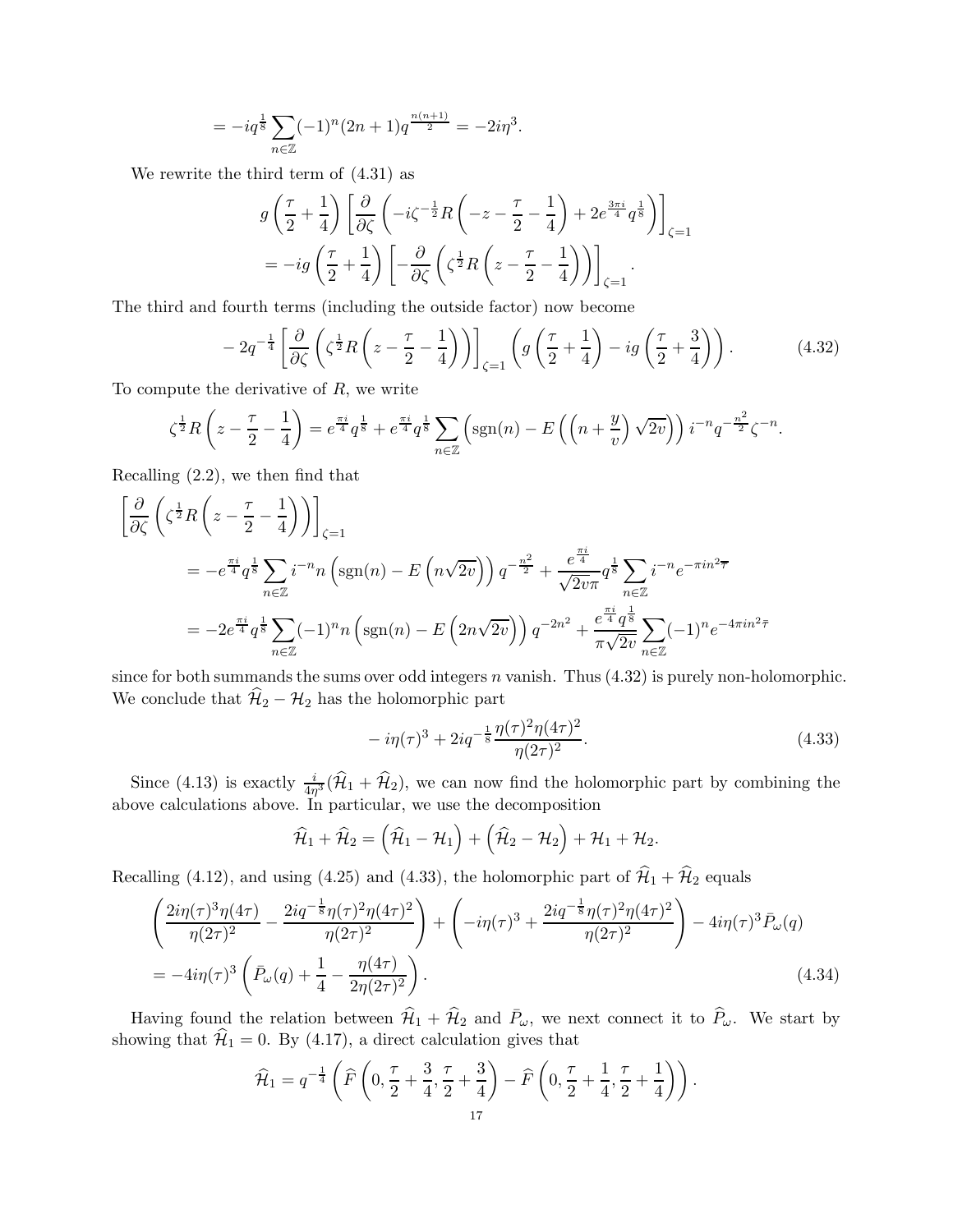We remember that  $\widehat{F}(z, z_2, z_3)$  has a removable singularity at  $z = 0$ , and so by applying Lemmas 2.1 and 2.2, we obtain that

$$
\widehat{F}\left(0, \frac{\tau}{2} + \frac{3}{4}, \frac{\tau}{2} + \frac{3}{4}\right) = \widehat{F}\left(0, \frac{\tau}{2} + \frac{1}{4}; \frac{\tau}{2} + \frac{1}{4}\right).
$$

From this we directly conclude that  $\mathcal{\hat{H}}_1 = 0$ .

We next rewrite  $\hat{H}_2$ . As a first simplification, we find

$$
\hat{H}(z) - q^{-\frac{1}{2}}\zeta^{-1}\hat{H}(z+\tau) \n= q^{-\frac{1}{4}}\zeta \sum_{0 \le \alpha, \beta \le 1} \left( i^{-\alpha-\beta} - i^{\alpha+\beta} \right) \hat{F}\left(z, \frac{\tau}{2} + \frac{1}{4} + \frac{\alpha}{2}, \frac{\tau}{2} + \frac{1}{4} + \frac{\beta}{2}\right) \n= -2iq^{-\frac{1}{4}}\zeta \left( \hat{F}\left(z, \frac{\tau}{2} + \frac{3}{4}, \frac{\tau}{2} + \frac{1}{4}\right) + \hat{F}\left(z, \frac{\tau}{2} + \frac{1}{4}, \frac{\tau}{2} + \frac{3}{4}\right) \right) = -4iq^{-\frac{1}{4}}\zeta \hat{F}\left(z, \frac{\tau}{2} + \frac{1}{4}, \frac{\tau}{2} + \frac{3}{4}\right),
$$

noting that  $F(z, z_2, z_3) = F(z, z_3, z_2)$ . Thus we have that

$$
\widehat{\mathcal{H}}_2 = -4iq^{-\frac{1}{4}} \left[ \frac{\partial}{\partial \zeta} \left( \zeta \widehat{F} \left( z, \frac{\tau}{2} + \frac{1}{4}, \frac{\tau}{2} + \frac{3}{4} \right) \right) \right]_{\zeta=1}
$$

We then compute

$$
\hat{F}\left(z,\frac{\tau}{2}+\frac{1}{4},\frac{\tau}{2}+\frac{3}{4}\right)
$$
\n
$$
=i\vartheta(z)\hat{\mu}\left(z,\frac{\tau}{2}+\frac{1}{4}\right)\hat{\mu}\left(z,\frac{\tau}{2}+\frac{3}{4}\right)-\frac{\eta^3}{\vartheta\left(\frac{\tau}{2}+\frac{1}{4}\right)\vartheta\left(\frac{\tau}{2}+\frac{3}{4}\right)}\lim_{w\to 0}\left(\vartheta(w+\tau+1)\hat{\mu}(z,w+\tau+1)\right).
$$
\n(1.88)

By  $(4.22)$  and Lemmas 2.1 and 2.2, and further applying  $(4.4)$ , we obtain

$$
\hat{\mathcal{H}}_2 = -4iq^{-\frac{1}{4}} \left[ \frac{\partial}{\partial \zeta} \left( i\vartheta(z)\widehat{\mu}\left(z, \frac{\tau}{2} + \frac{1}{4}\right) \widehat{\mu}\left(-z, \frac{\tau}{2} + \frac{1}{4}\right) - \frac{\eta^6}{\vartheta\left(\frac{\tau}{2} + \frac{1}{4}\right)^2} \vartheta(z) \right) \right]_{\zeta=1}
$$
\n
$$
= -4i \left[ \frac{\partial}{\partial \zeta} \left( \frac{1}{\vartheta(z)} \left\{ -\mathcal{F}(z)\mathcal{F}(-z) - \frac{\eta^6 q^{-\frac{1}{4}}}{\vartheta\left(\frac{\tau}{2} + \frac{1}{4}\right)^2} \right\} \right) \right]_{\zeta=1},
$$
\n(4.35)

where  $\mathcal F$  is defined in (4.1).

In order to evaluate this derivative, we calculate the Laurent series of the interior expression and show that it has a removable singularity. First, (4.4) implies that

$$
\frac{1}{\vartheta(z)} = -\frac{1}{2\pi\eta^3} \frac{1}{z} - \frac{\vartheta^{(3)}(0)}{24\pi^2\eta^6} z + O\left(z^3\right).
$$

The Taylor expansion of the bracketed terms in (4.35) is

$$
-\left(\mathcal{F}(0)^2 + \frac{\eta^6 q^{-\frac{1}{4}}}{\vartheta\left(\frac{\tau}{2} + \frac{1}{4}\right)^2}\right) - \left(\mathcal{F}(0)\mathcal{F}''(0) - \mathcal{F}'(0)^2\right)z^2 + O\left(z^3\right). \tag{4.36}
$$

We now show that the constant term of this expansion vanishes. Indeed, by definition

$$
\mathcal{F}(z) = q^{-\frac{1}{8}} \zeta^{\frac{1}{2}} \vartheta(z) \mu\left(z, \frac{\tau}{2} + \frac{1}{4}\right) + \frac{i}{2} q^{-\frac{1}{8}} \zeta^{\frac{1}{2}} \vartheta(z) R\left(z - \frac{\tau}{2} - \frac{1}{4}\right),\tag{4.37}
$$

and (4.4) then implies that

$$
\mathcal{F}(0) = -\frac{i\eta^3 q^{-\frac{1}{8}}}{\eta^3 \left(\frac{\tau}{2} + \frac{1}{4}\right)}.
$$
\n(4.38)

.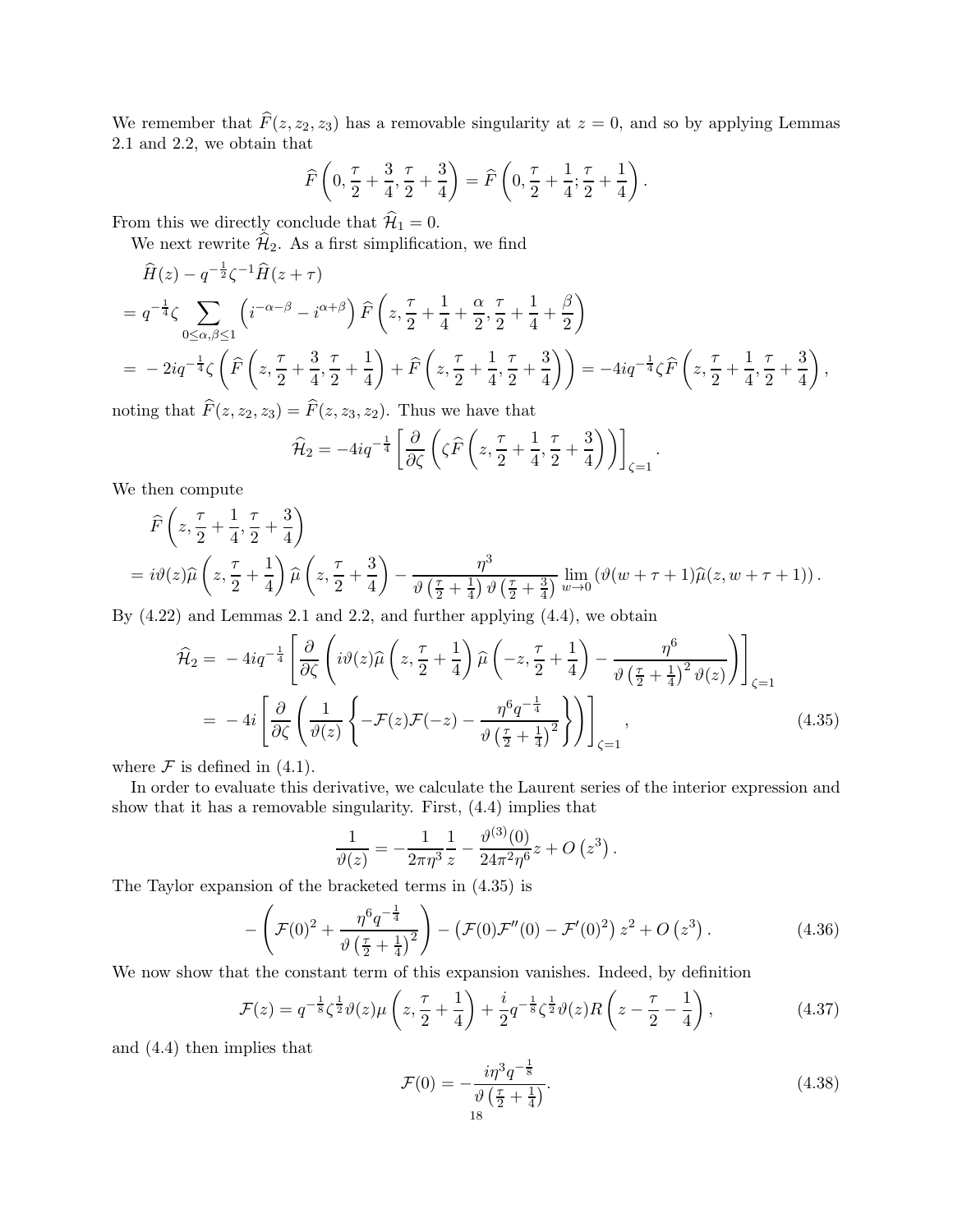Recalling (4.22), and plugging (4.36) back in to (4.35), we conclude that

$$
\widehat{\mathcal{H}}_2(\tau) = \frac{1}{\pi^2 \eta(\tau)^3} \left( \mathcal{F}'(0)^2 - e^{\frac{\pi i}{4}} \frac{\eta(\tau)^3 \eta(4\tau)}{\eta(2\tau)^2} \mathcal{F}''(0) \right) = -4i\eta(\tau)^3 \widehat{P}_\omega(\tau).
$$

We are now in a position to prove the stated properties of  $\widehat{P}_\omega$ . In particular, we see that i) follows from (4.16) and (4.38), along with the fact that

$$
\psi \begin{pmatrix} a & b \\ c & d \end{pmatrix}^{-6} e^{-\frac{\pi i}{2} \left(ab + \frac{cd}{4}\right)} = e^{\frac{\pi i c}{8}}
$$

on  $\Gamma$ , and ii) follows from  $(4.34)$ .

Thus we are left to show iii). For this we use (2.3) and (4.37) to compute that (noting that  $\vartheta$ must differentiated with respect to  $\zeta$ )

$$
\frac{\partial}{\partial \overline{\tau}} \mathcal{F}'(0) = -\pi i q^{-\frac{1}{8}} \eta(\tau)^3 \frac{\partial}{\partial \overline{\tau}} R\left(\frac{\tau}{2} + \frac{1}{4}\right) = \frac{\pi e^{\frac{\pi i}{4}} \eta(\tau)^3}{\sqrt{2v}} \sum_{n \in \mathbb{Z}} i^n n e^{-\pi i n^2 \overline{\tau}}.
$$

Noting that the sum over even integers  $n$  vanishes, we obtain

$$
\frac{\pi i e^{\frac{\pi i}{4}} \eta(\tau)^3}{\sqrt{2v}} \sum_{n \in \mathbb{Z}} (-1)^n (2n+1) e^{-\pi i (2n+1)^2 \overline{\tau}} = \frac{\pi e^{\frac{3\pi i}{4}} \sqrt{2}}{\sqrt{v}} \eta(\tau)^3 \eta (-4\overline{\tau})^3. \tag{4.39}
$$

Next we have

$$
\frac{\partial}{\partial \overline{\tau}} \mathcal{F}''(0) = q^{-\frac{1}{8}} \frac{i}{2} \left[ \frac{\partial^2}{\partial z^2} \frac{\partial}{\partial \overline{\tau}} \left( \zeta^{\frac{1}{2}} \vartheta(z) R \left( z - \frac{\tau}{2} - \frac{1}{4} \right) \right) \right]_{z=0}.
$$

Since  $\vartheta$  is odd, we again need to differentiate  $\vartheta$  in (4.37) exactly once, so that by using (4.4),

$$
\frac{\partial}{\partial \overline{\tau}} \mathcal{F}''(0) = -2\pi i q^{-\frac{1}{8}} \eta(\tau)^3 \left[ \frac{\partial}{\partial z} \frac{\partial}{\partial \overline{\tau}} \left( \zeta^{\frac{1}{2}} R \left( z - \frac{\tau}{2} - \frac{1}{4} \right) \right) \right]_{z=0} . \tag{4.40}
$$

The derivatives can be simplified and rewritten as

$$
\left[\frac{\partial}{\partial z}\frac{\partial}{\partial \overline{\tau}}\left(\zeta^{\frac{1}{2}}R\left(z-\frac{\tau}{2}-\frac{1}{2}\right)\right)\right]_{z=0} = \pi i \frac{\partial}{\partial \overline{\tau}}R\left(-\frac{\tau}{2}-\frac{1}{2}\right) + \frac{\partial}{\partial \overline{\tau}}\left[\frac{\partial}{\partial z}R(z)\right]_{z=-\frac{\tau}{2}-\frac{1}{2}}
$$

We now apply both  $(2.3)$  and  $(2.4)$ , finding that  $(4.40)$  equals

$$
\frac{\pi\eta(\tau)^3}{\sqrt{2}v^{\frac{3}{2}}} \sum_{n\in\mathbb{Z}} e^{-\pi i n^2 \overline{\tau}} = \frac{\pi\eta(\tau)^3}{\sqrt{2}v^{\frac{3}{2}}} \frac{\eta(-2\overline{\tau})^5}{\eta(-\overline{\tau})^2 \eta(-4\overline{\tau})^2}.
$$

We have now shown that the action of  $L$  is as claimed.

We are left to prove that  $\frac{\mathcal{F}'(0)}{n^3}$  $\frac{1}{2}$  is a harmonic Maass form of weight  $\frac{1}{2}$  whose shadow is as claimed. The transformation follows by a lengthy calculation with Lemmas  $2.1$  and 2.2. The claim about the shadow follows from (4.39) by multiplying by  $2iv^{\frac{1}{2}}\eta(\tau)^{-3}$  and conjugating.

 $\Box$ 

#### **REFERENCES**

- [1] G. Andrews, *The number of smallest parts in the partitions of n*, J. Reine Angew. Math. **624** (2008), 133-142.
- [2] G. Andrews. The theory of partitions. Addison-Wesley Publishing Co., Reading, Mass.-London-Amsterdam, 1976. Encyclopedia of Mathematics and its Applications, Vol. 2.
- [3] G. Andrews, A. Dixit, D. Schultz, and A. Yee, Overpartitions related to the mock theta function  $\omega(q)$ , preprint. arXiv:1603.04352.
- [4] G. Andrews, A. Dixit, and A. Yee, Partitions associated with the Ramanujan/Watson mock theta functions  $\omega(q)$ ,  $\nu(q)$  and  $\phi(q)$ , Res. Number Theory 1, (2015)